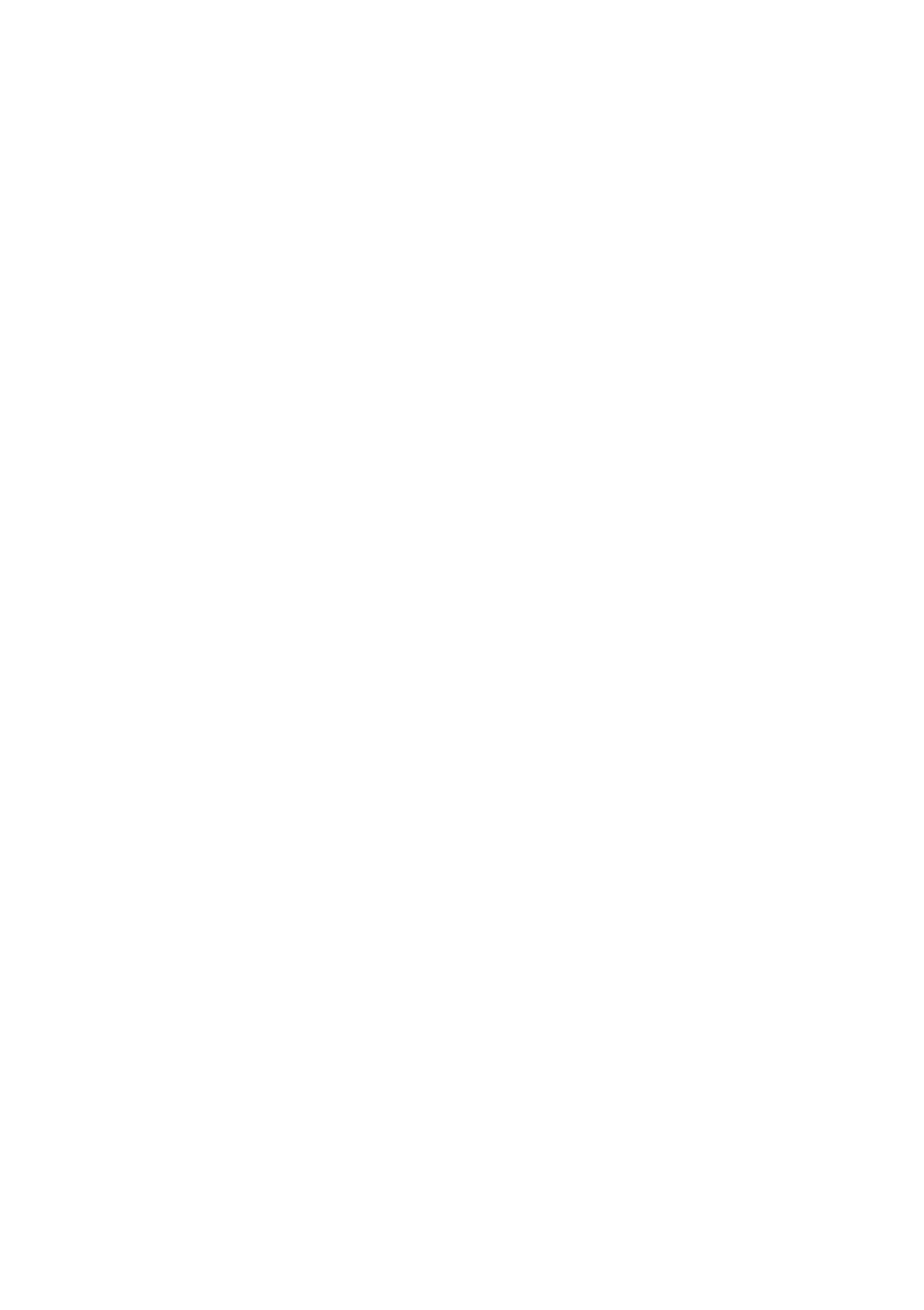Edited by

Paul Rowan and David Torevell

Cambridge **Scholars** Publishing

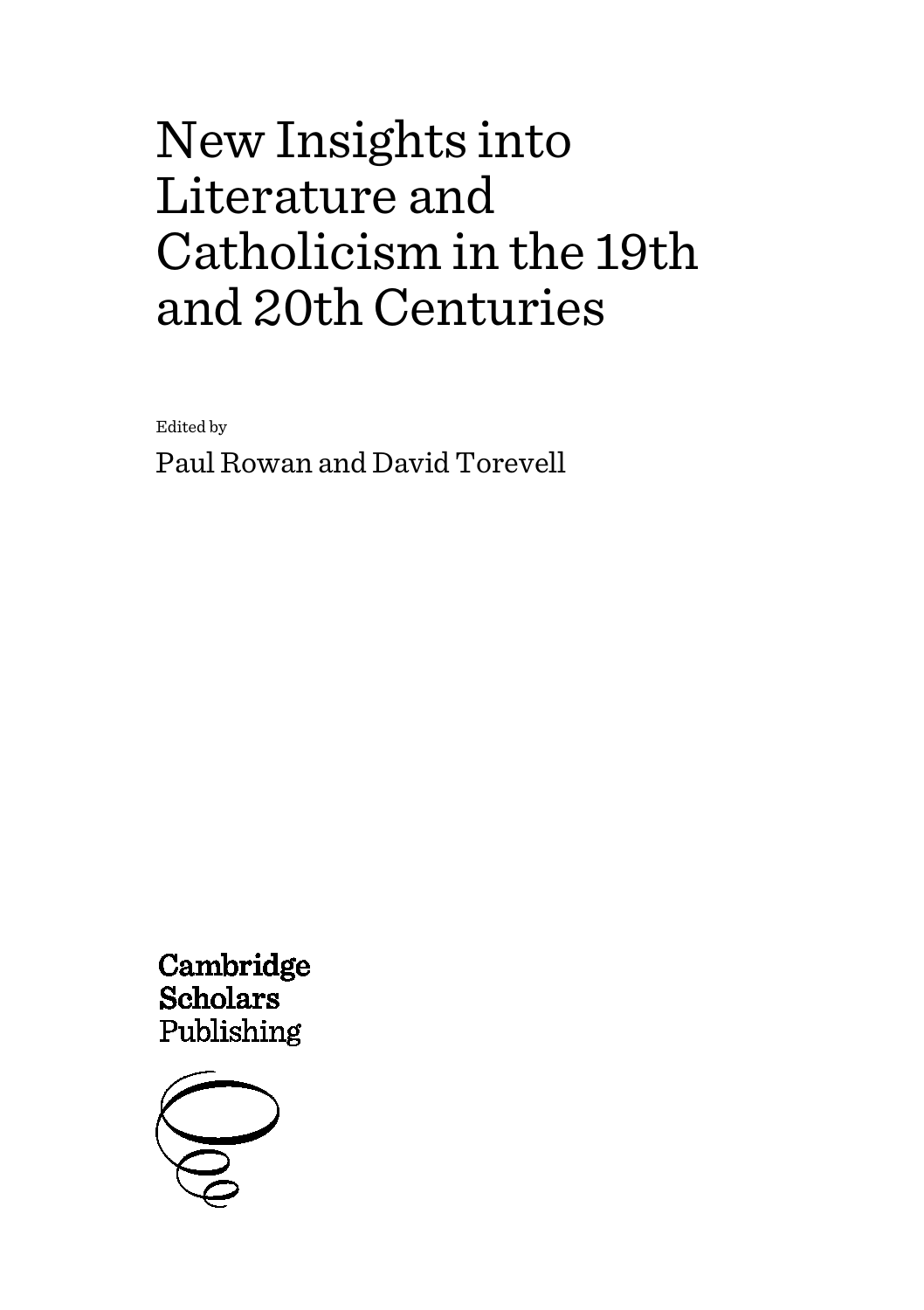Edited by Paul Rowan and David Torevell

This book first published 2021

Cambridge Scholars Publishing

Lady Stephenson Library, Newcastle upon Tyne, NE6 2PA, UK

British Library Cataloguing in Publication Data A catalogue record for this book is available from the British Library

Copyright © 2021 by Paul Rowan, David Torevell and contributors

All rights for this book reserved. No part of this book may be reproduced, stored in a retrieval system, or transmitted, in any form or by any means, electronic, mechanical, photocopying, recording or otherwise, without the prior permission of the copyright owner.

ISBN (10): 1-5275-7527-6 ISBN (13): 978-1-5275-7527-1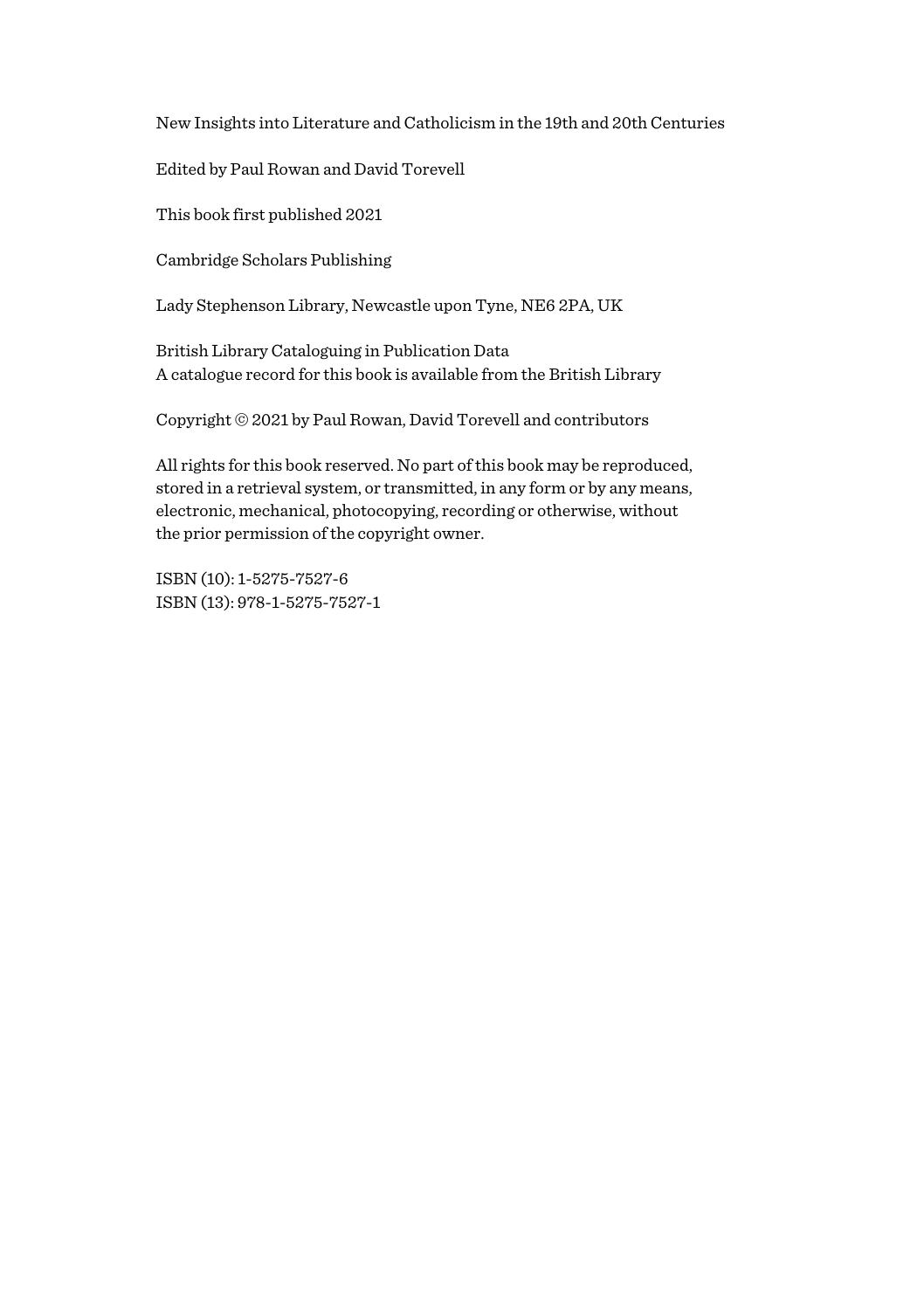# TABLE OF CONTENTS

| Small is British: Subsidiarity and Modern British Catholic Social Critics  1<br>Adam Schwartz                                                             |
|-----------------------------------------------------------------------------------------------------------------------------------------------------------|
| Brandon Schneeberger                                                                                                                                      |
| A Jolly, Jobbing Journalist with Just One Idea: GKC  40<br>Paul Rowan                                                                                     |
| <b>Terry Phillips</b>                                                                                                                                     |
| 'My verse was nourished by Toledo's sun in whose clear light ray, sword,<br>and pen are one': Roy Campbell's Khaki-Clad Catholicism 75<br>Daniel Frampton |
| Michael Kirwan                                                                                                                                            |
| The Middle Ground: The Aim of Thomas Merton's Poetry 110<br>David Torevell                                                                                |
| Faith, Miracles, and the Sight of the Hidden God: Alice Thomas Ellis's<br>David Deavel                                                                    |
| Irreverence and Conversion: Donna Tartt and René Girard  143<br>Michael Kirwan SJ                                                                         |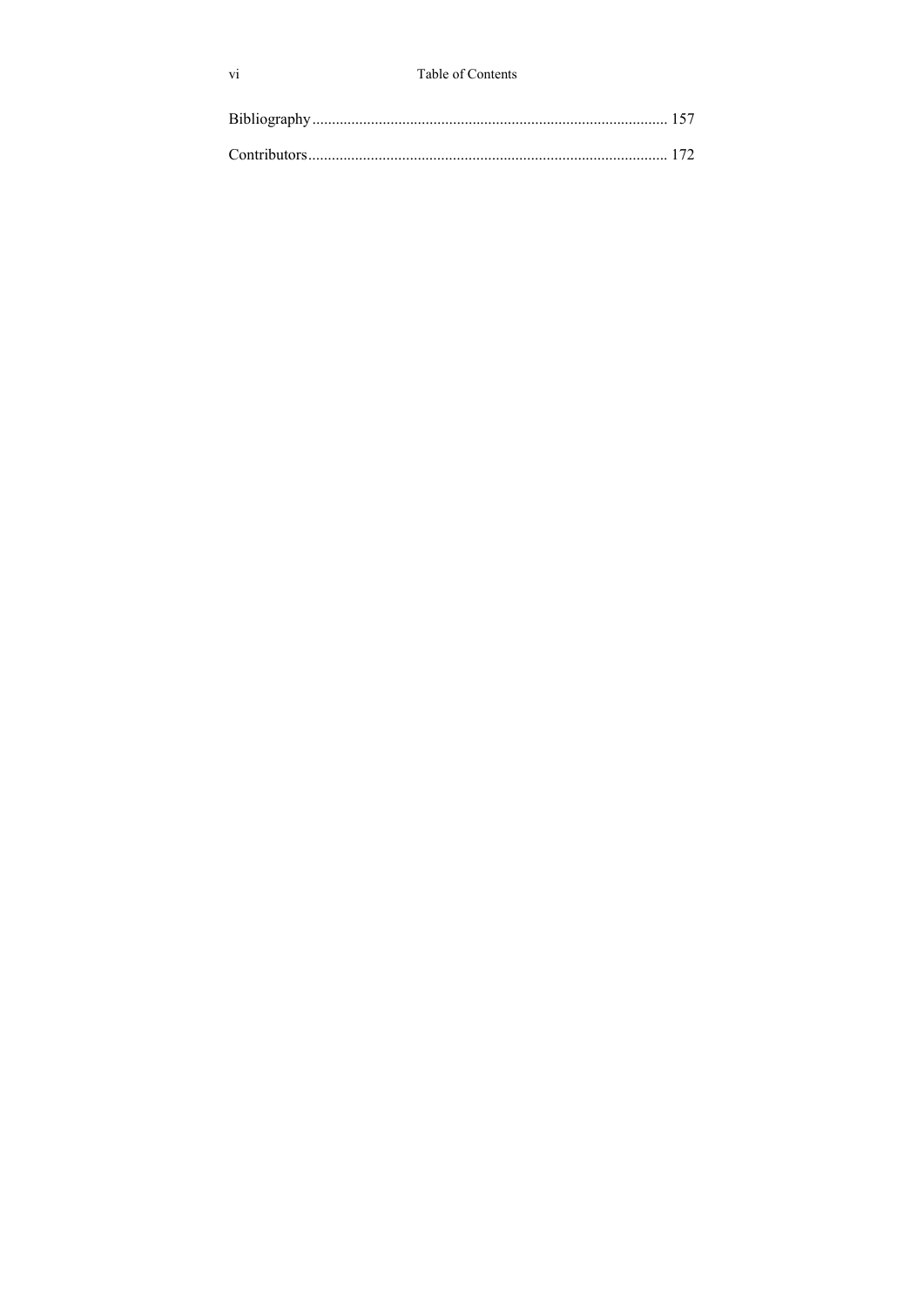## ACKNOWLEDGEMENTS

The editors and contributors involved in this book have a passion for great literature which deals imaginatively, originally and subtly with religious and metaphysical ideas and practices. The focus of the text is on Catholic Christianity and how this finds imaginative expression in memorable and acclaimed 19<sup>th</sup> and 20<sup>th</sup> century works. It follows on from an earlier publication on the same topic offering different writers to explore and new insights to ponder.

The editors are deeply grateful to all the American, Irish and British academics who have contributed to this book. We thank them for their time, efficiency, warmth and generosity of spirit as we compiled their writings during a global pandemic. We would also like to pay tribute to the following individuals who have sustained us both personally and professionally, over a number of years: Michael Ford, Michael Paul Gallagher, Stephanie Modak, Laura Rowan, Patrice Haynes, Mary Grey, Elizabeth Harris, Richard Hooper, Clive Palmer, David Phinnemore, Damian Norton, Simon Lee, Mike Thompson and Gordon Abbs.

Gratitude is also owed to our close families for their love and support. Finally, a nod of appreciation is extended to Adam Rummens and Jamie George at CSP for their professionalism and for keeping us on track and to Antonia Phinnemore for her efficient proof reading.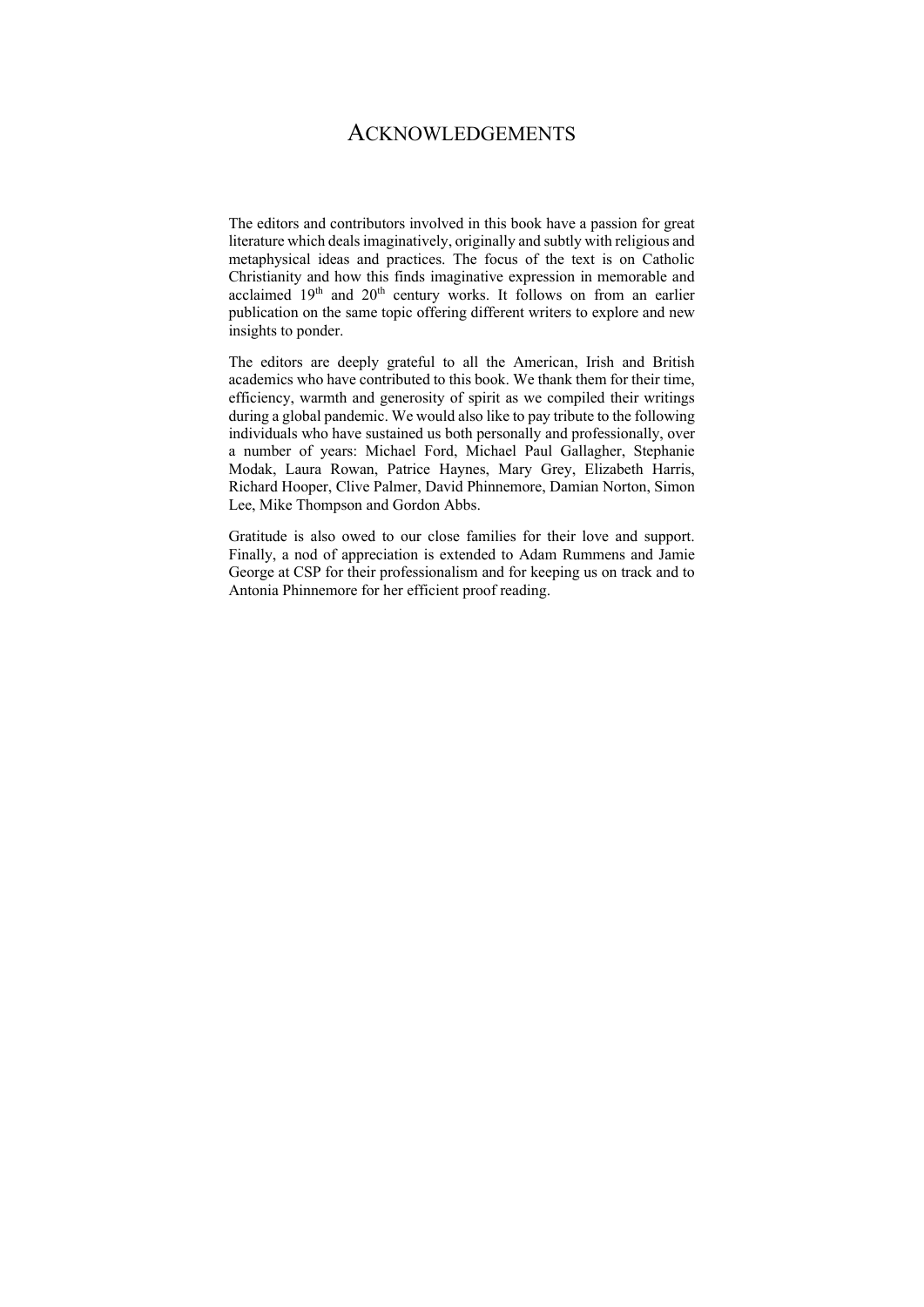## **FOREWORD**

In his 1887 publication *On the Genealogy of Morality* Nietzsche claimed that 'man's self-deprecation, his *will* to self-deprecation' has been unstoppably on the increase since Copernicus. 'Gone alas, is his faith in his dignity, uniqueness, irreplaceableness in the rank order of beings – he has become *animal*, literally, unqualifiedly and unreservedly an animal, a man who in his earlier faiths was almost God...'.<sup>1</sup> This death of 'man', accompanying the death, of God is one trajectory in the unfolding history of (post)modernity's thinking. It rests on a narrowly scientific and reductionist understanding of what human beings are and promotes the view that they are nothing more than reproductive units acting out of self- interest and pleasure. In turn, it is associated with a 'hermeneutics of suspicion' with regard to the motivations and aspirations of humankind. Related to this development, Harari notes that what he terms *dataism* is beginning to dominate current scientific thinking about humanity and that we should be cognisant that such dogmatism dictates that we are simply processing machines of information and 'that organisms are algorithms, and that giraffes, tomatoes, and human beings are just different methods of processing data ...'.<sup>2</sup>

On this reckoning we are merely artificially intelligent robots whose behaviour is driven by the algorithms we put into them, a theme Kazuo Ishiguru explores in his latest novel, *Klara and the Sun* (2021). *Au contraire,* some (post)modern thinking promotes the view that humanity is capable of reaching extraordinary Faustian heights, committing a Pelagian error that 'man is the measure of all things', a dangerous characteristic which Pope Francis has often referred to in his writings. Vatican Council II's *Gaudium et Spes* puts it like this: a person 'either sets himself up as the absolute measure of all things or debases himself to the point of despair'.3 In this collection, Daniel Frampton's contribution exposes such distorted anthropological understandings in his examination of the fight against

<sup>&</sup>lt;sup>1</sup> Friedrich Nietzsche, *The Genealogy of Morality III, 25.* ed. Keith Ansell-Pearson. Trans. Carol Diethe (Cambridge: Cambridge University Press, 1994), 115<sup>2</sup> Yuval Harari. *Homo Deus* (London: Harvill Secker, 2016) 368

<sup>&</sup>lt;sup>3</sup> Austin Flannery ed., Vatican Council II (Dublin: Dominican Publications, 1992), 913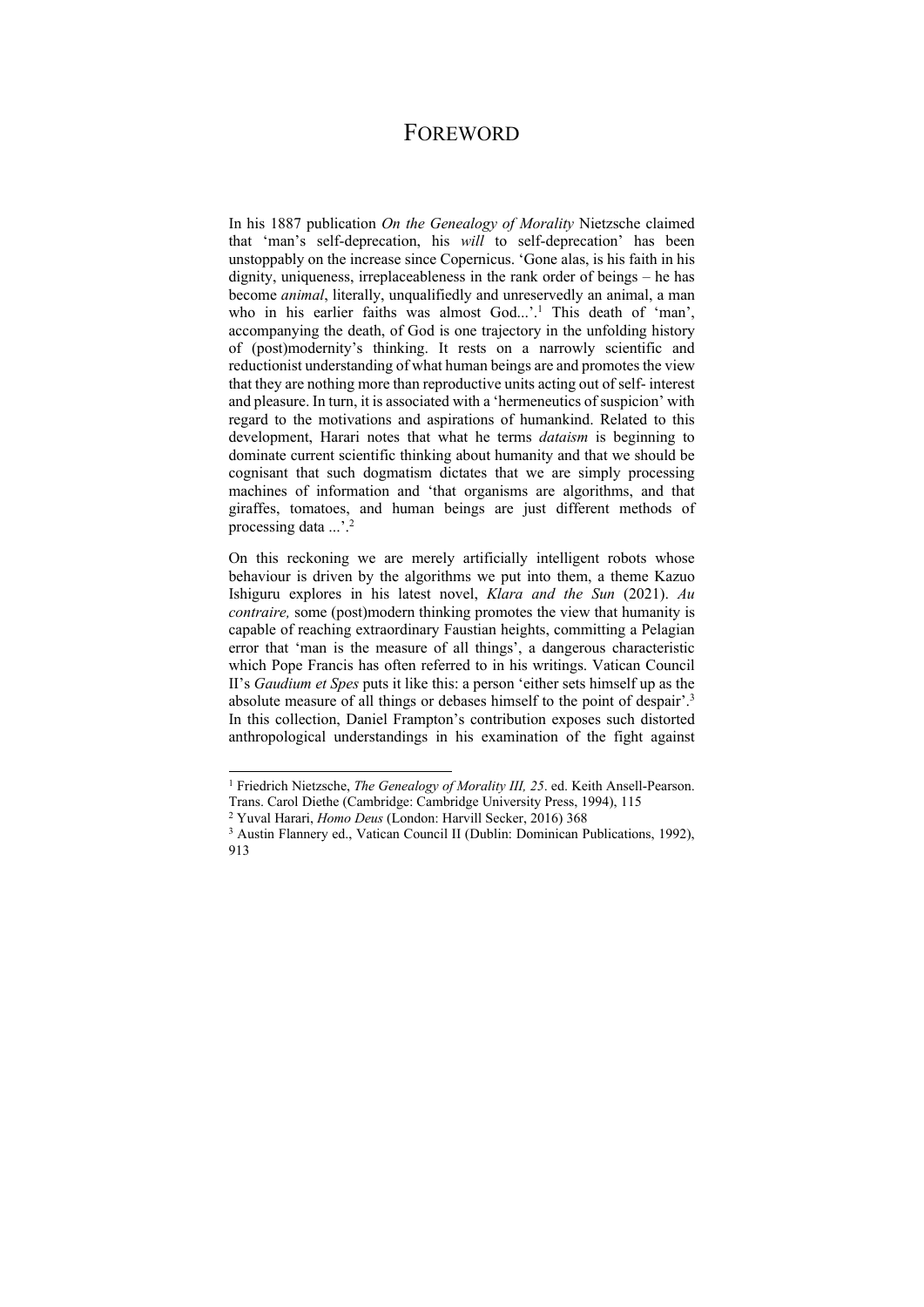secular ways of thinking with reference to the writings of Roy Campbell. The essay by Michael Kirwan too, discusses the work of novelist Donna Tartt in this light. She held that 'the novel in its history and genesis is an emphatically secular art form; the product of a secular society, addressing primarily secular concerns', a stance she seeks to address. This issue is taken up in Michael Kirwan's second offering on Czesław Miłosz, a poet who wrestles with the importance of faith, since '*someone* had to do this', a position endorsed by David Torevell's examination of the contemplative poetry of the Trappist monk Thomas Merton.

Reductionist approaches to the richness of human nature and endeavour discount the imaginative capabilities of human beings and disregard their spiritual dimension. Sacks comments that '...our ability to conceptualise and imagine worlds that have not yet been, our capacity to communicate deeply with others ...<sup>,4</sup> constitutes what is unique about humanity. Literature influenced by Catholicism has the capacity to explore these facets of human life and is indelibly linked with beliefs about the sacred dignity of each person. Literature within a Christian paradigm invariably tells of universal experiences of joy and hope, grief and anguish and 'cherish[es] a feeling of deep solidarity with the human race and its history' since: 'Nothing that is genuinely human fails to find an echo' in Christians' hearts .5 This book explores how some literature written in the nineteenth and twentieth centuries addresses the search for self-understanding and meaning amidst the vicissitudes of simply being alive and rests on the belief that human life is immensely valuable, needs to be celebrated and calls out for treatment with an inalienable respect. Terry Phillips's chapter focuses on the work of the Irish poet Thomas MacGreevy, and highlights how this pursuit of meaning is never an easy one, particularly in the face of war, besides outlining the poet's developmental theodicy over his lifetime.

Nicholas Boyle is right when he writes that literature is the employment of engaging language, free of instrumental purpose, which seeks to reveal an aspect of Truth. It captures the mysterious beauty of life and has an undeniable association with Being. It is revelatory. With regard to this position, David Deavel explores how the divine presence is encountered in the ordinary and extraordinary exigencies of the everyday by discussing Alice Thomas Ellis's Booker Prize-nominated third novel *The 27th Kingdom*. Terry Phillips takes up a similar endeavour as she investigates the

<sup>4</sup> Jonathan Sacks, *Morality. Restoring the Common Good in Divided Times* (London: Hodder and Stoughton, 2020),242 5 (Flannery, Vatican Council II, 903)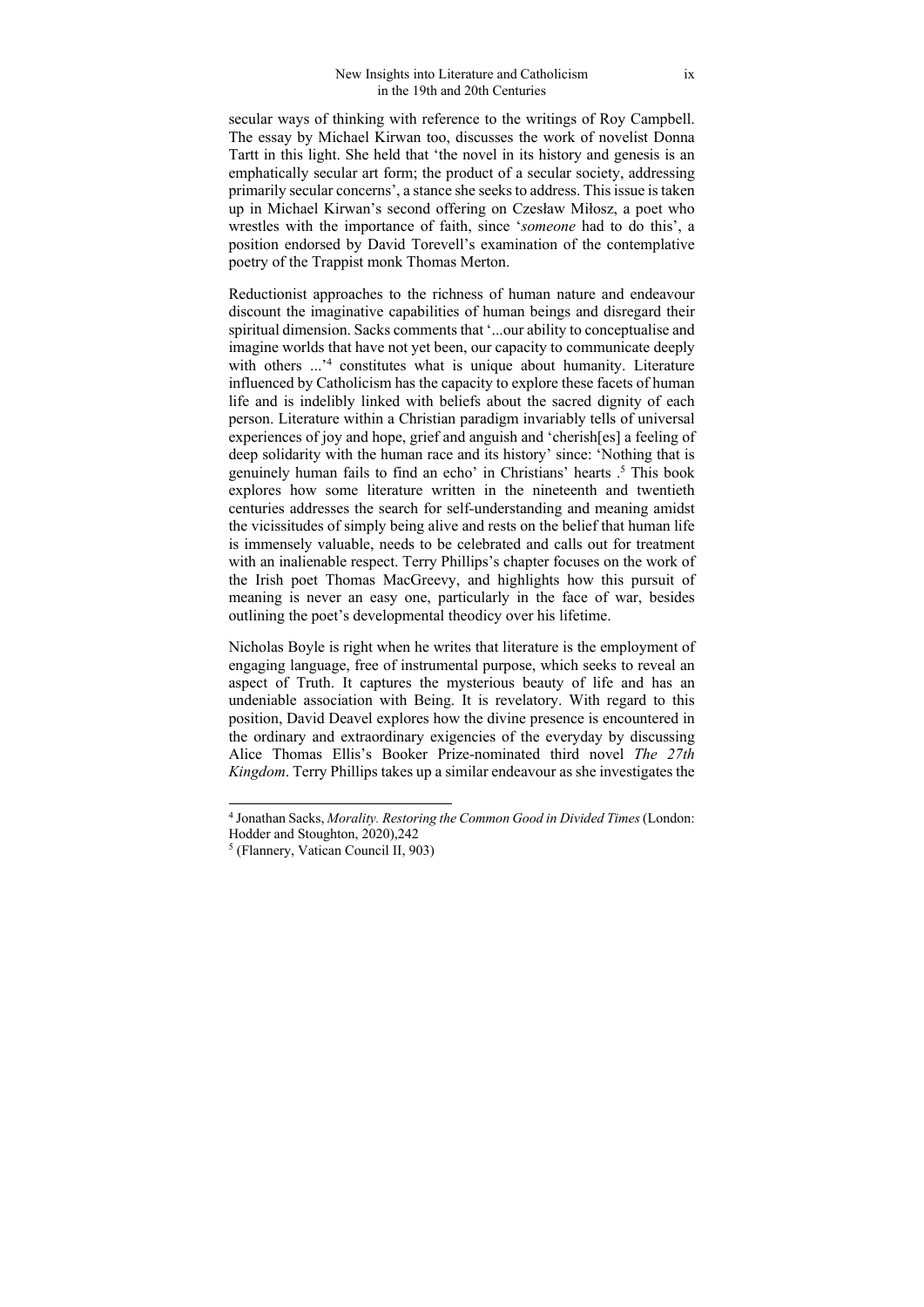### x Foreword

poetic language of Thomas MacGreevy, which she claims seeks to move the listener or reader into the realm of the supernatural.

The truth communicated in literature flowing from a Catholic sensibility conveys the belief that life *matters very much.* This insight is allied to a sense of the enjoyment of creation whereby every single thing is precious – even the sparrows on the window ledge. It echoes a *Genesis* trope – 'God saw everything that he had made, and behold, it was very good' (Gen*. 1: 31*). Literature sustains this recognition by its memorable and innovative acts of representation of those things which reflect – and are of worth to – God. Whether comic or tragic, a Catholic approach to literature always communicates the worthwhileness of living, loving and dying. Brandon Schneeberger's analysis of Coventry Patmore's *The Unknown Eros* does just this as he explores how his ode compilation is infused with the Catholic doctrine of the sacrament of marriage. He writes: 'This particular compilation serves as Patmore's highest expression of the sacramentality of married love, that marriage ultimately points the soul to its future betrothal with God'. Literary representations are able to become acts of creation or more precisely *recreation,* since they encourage those who receive them to be reformed and re-energised in a shared response towards those things which are true and life-giving. There is an attractive intensity of life embedded in this literature which readers recognise in conjunction with their own lives, primarily through their shared humanity and the relationships they form; contrariwise, there is also the wasting of it.

Before the Enlightenment religion and literature were closely interwoven. In ancient Greece a tragedy was part of the festivities for the god Dionysius. Shakespeare included biblical teachings in almost all of his plays; the title of his 'problem play' *Measure for Measure* is a verse from Christ's Sermon on the Mount in St. Matthew's gospel (Matt*. 7:2*). However, after the eighteenth century as science came to dominate epistemological methods of seeking truth, the relationship was severed and as Ghesquière notes, 'Literature turned into an autonomous entity' seeking to foster wisdom, spirituality and ethics outside metaphysical frameworks. <sup>6</sup>

The Catholic literary revival in the late nineteenth and twentieth centuries attempts to counter this split through the writing of plays, novels and poetry that reflect unashamedly religious concerns and the quest for social justice

<sup>6</sup> Ghesquière, Rita 'Spirituality and Literature'. In *The Routledge International Handbook of Spirituality in Society and the Professions,* eds. Laszlo Zsolnai and Bernadette Flanagan (London: Routledge, 2020), 364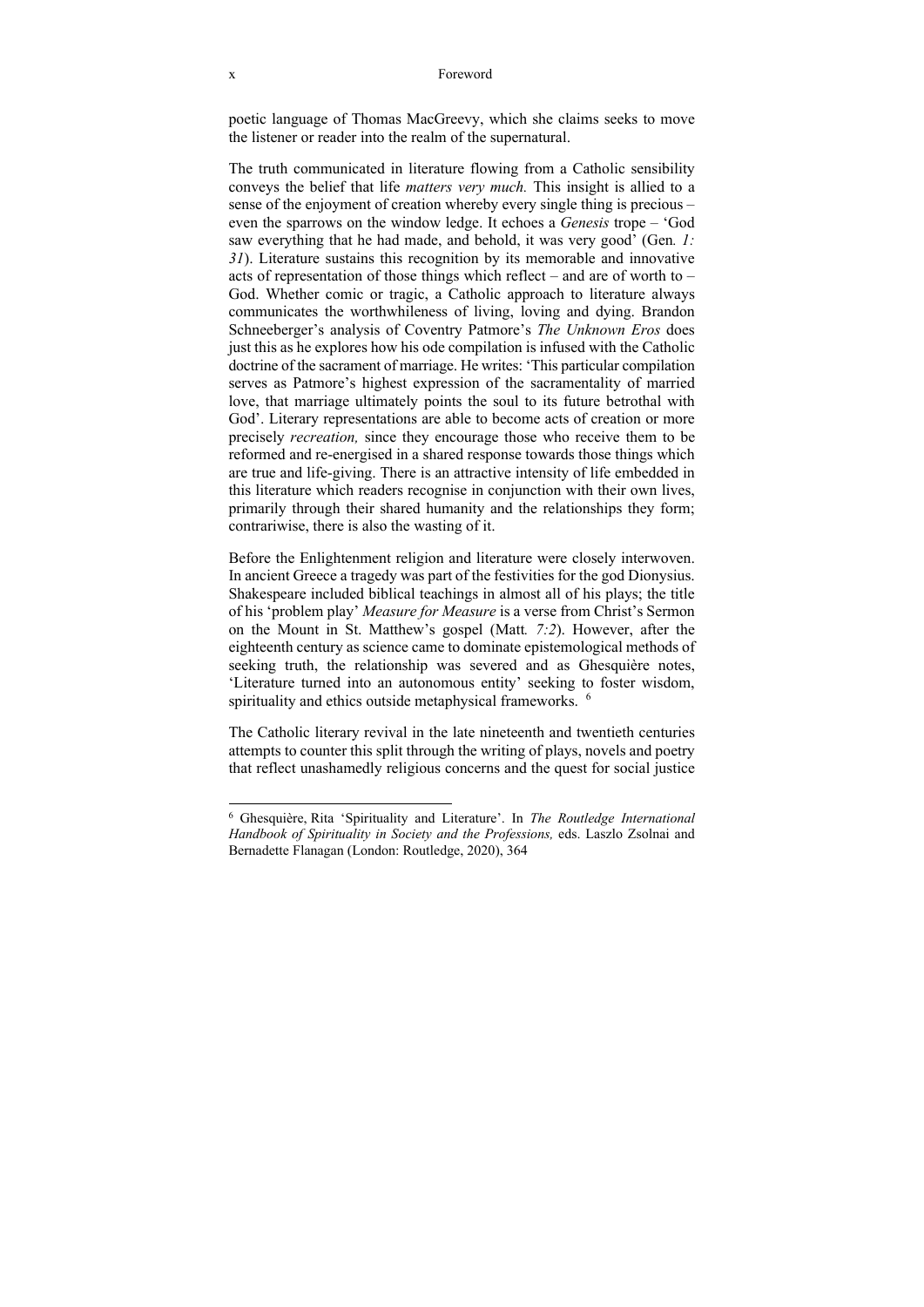fueled by Catholic principles about the dignity of the human person often against a backdrop of dehumanizing industrial capitalism and totalitarianism. As Adam Schwartz notes in his discussion of Catholic thinking on the principle of subsidiarity in the nineteenth and twentieth centuries:

Less noted has been a distinctly Roman Catholic subset ... which has posited orthodox Catholicism as a counterstatement to industrial capitalism and its ideological contemporaries, including the totalitarian systems of the twentieth century. This body of British Catholic social criticism emerged in the late nineteenth century and persisted through the twentieth. It reflected the spirit of subsidiarity in its distrust of concentrated power and its preference for a decentralized polity animated by traditional Christian norms. Examining the sociology of Henry Edward Cardinal Manning, the distributism originated by Hilaire Belloc and Chesterton, and the Christian corporatism of Christopher Dawson will reveal the most vivid representatives of this modern British Catholic alternative public doctrine.

One aspect of this revival attempted to do what Mark Carney in his role as the Governor of the Bank of England sought – to fix the malignant culture at the heart of financial capitalism and expose the damaging effects of the free market, which ended in a crisis in values. He wished to oversee an economy that works for all. His *Value(s): Building a Better World For All* (2021) recounts his invitation to join a group of academics, policy makers, economists, business people and charity workers in the Vatican<sup>7</sup> and relates how Pope Francis shared a lunch and the following parable with them:

Our meal will be accompanied by wine. Now, wine is many things. It has a bouquet, colour and richness of taste that all complement the food. It has alcohol that can enliven the mind. Wine enriches all our senses. At the end of our feast, we will have grappa. Grappa is one thing: alcohol. Grappa is wine distilled. ... Humanity is many things – passionate, curious, rational, altruistic, creative, self-interested. ... But the market is humanity distilled. ... Your job is to turn the grappa back into wine, to turn the market back into humanity. ... This isn't theology. This is reality. This is the truth.<sup>8</sup>

By analogy, the chosen literary figures discussed in these pages attempt to do the same as those who act on the Pope's words – to turn the insipid taste of much of life pressed down by competitive individualism, dehumanization and oppressive market forces into a far richer offering. They question, aka Wilde's aphorism: how did our culture come to know 'the price of

<sup>7</sup> Mark Carney, *Value(s). Building a Better World for All* (London: William Collins, 2021), 2-4

<sup>8 (</sup>Carney, *Value(s). Building a Better World For All*, 3)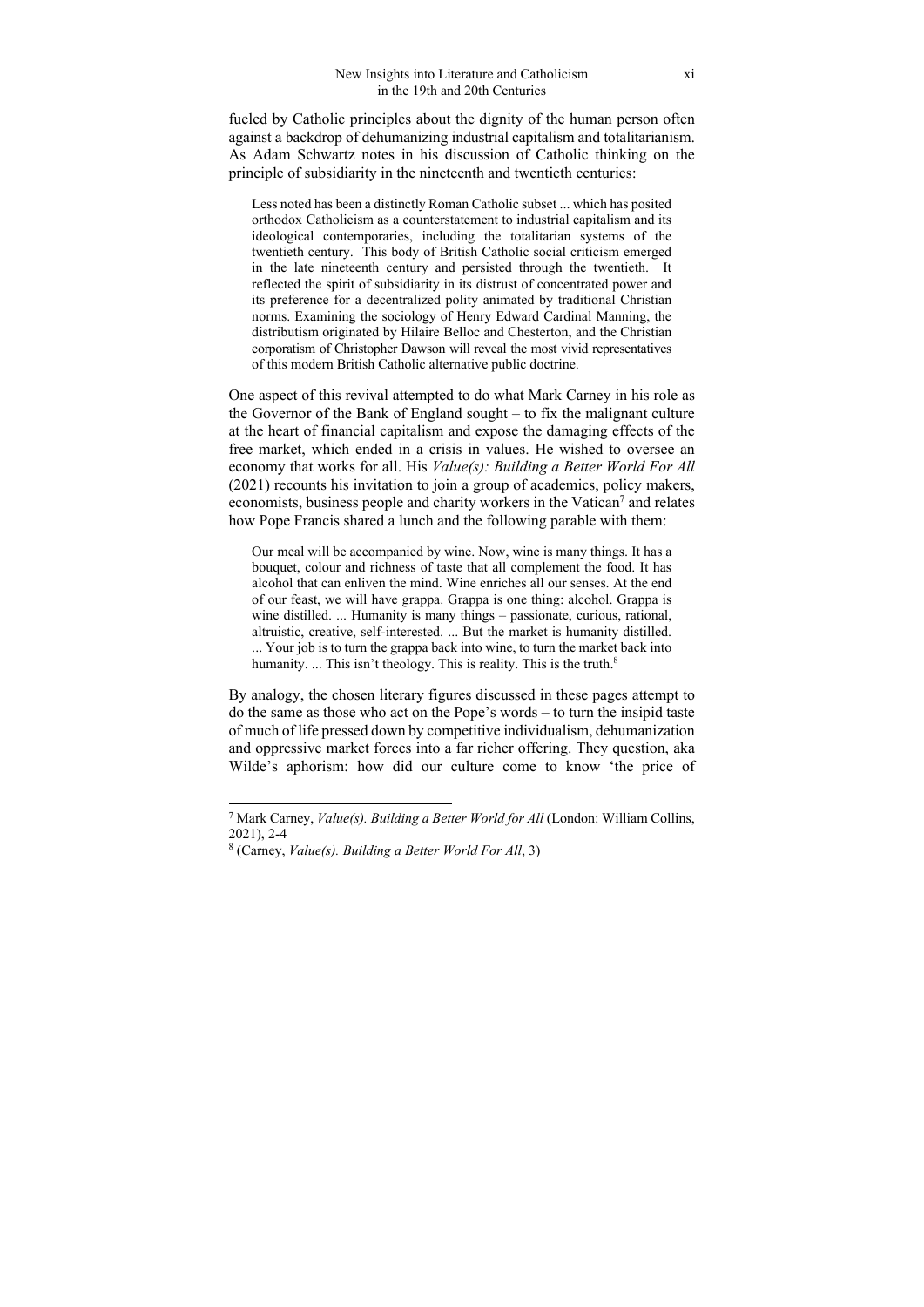everything and the value of nothing'?<sup>9</sup> Their writing tries to offer a vision of life that redirects this dismal, cultural trajectory towards something far more wholesome and meaningful. Literature with a Catholic foundation, by means of gripping narratives, memorable images and rhythms or by dramatic clashes of values, is able to lay bare prejudices and false preconceptions. It sets forth ways of seeing, creating and revealing a better world. Emerging from and promoting a Catholic sensibility it confronts the bewildering and shifting sands of time as it offers hope for now and for the future.

Joseph Pearce (2014) suggests that Catholicism, although no longer illegal as it was in Campion's and Southwell's Reformation days, is still considered 'illegitimate' and rarely referred to in public and academic discourse. We prefer to use the word 'marginalised' to describe what has happened, basing our judgement on those critics and readers who airbrush Catholicism's presence in some literary works. As Terry Eagleton claims, our present Western age regards religion, interiority and a stable self as nothing more than 'a clapped out metaphysics' while warning 'to eradicate them is to abolish God by rooting out the underground places where He has been concealing himself' .10 More broadly, David Jasper argues that the dialogue between literature and theology must be renewed, for it introduces us to the deep traditions by which we have been formed. We forget, to our peril, the nature of theological understandings of human nature and 'the place of humanity within the span of its history and *sub specie aeternitatis*'. 11

The creation of memorable characters is often associated with great literature and the persons encountered in the chosen texts in his book remind us of our human nature, sometimes when it reaches dizzying heights of moral and spiritual achievement, or conversely when it gives in to temptation, weakness and much in-between. Shakespeare is often regarded as the best writer of the complexities of character for he was not only skilled at representing 'imitations' of human conduct but managed to communicate with depth 'the blueprint, the language, and the responses that taught us how to be us'. 12Literature has the potential, therefore, to draw us into issues

<sup>9</sup> Wilde, 1892, Act III. Oscar Wilde, *Lady Windermere's Fan*. London: Methuen Drama. Bloomsbury Publishing, 2002)

<sup>10</sup> Terry Eagleton, *Hope without Optimism*. (New Haven CT: Yale University Press, 2015), 186-7

<sup>&</sup>lt;sup>11</sup> David Jaspar, *Literature and Theology as a Grammar of Assent.* (London: Routledge, 2016), 10

<sup>&</sup>lt;sup>12</sup> Marjorie Garber, *Character. The History of a Cultural Obsession*. (New York: Farrar, Straus and Giroux, 2021), 17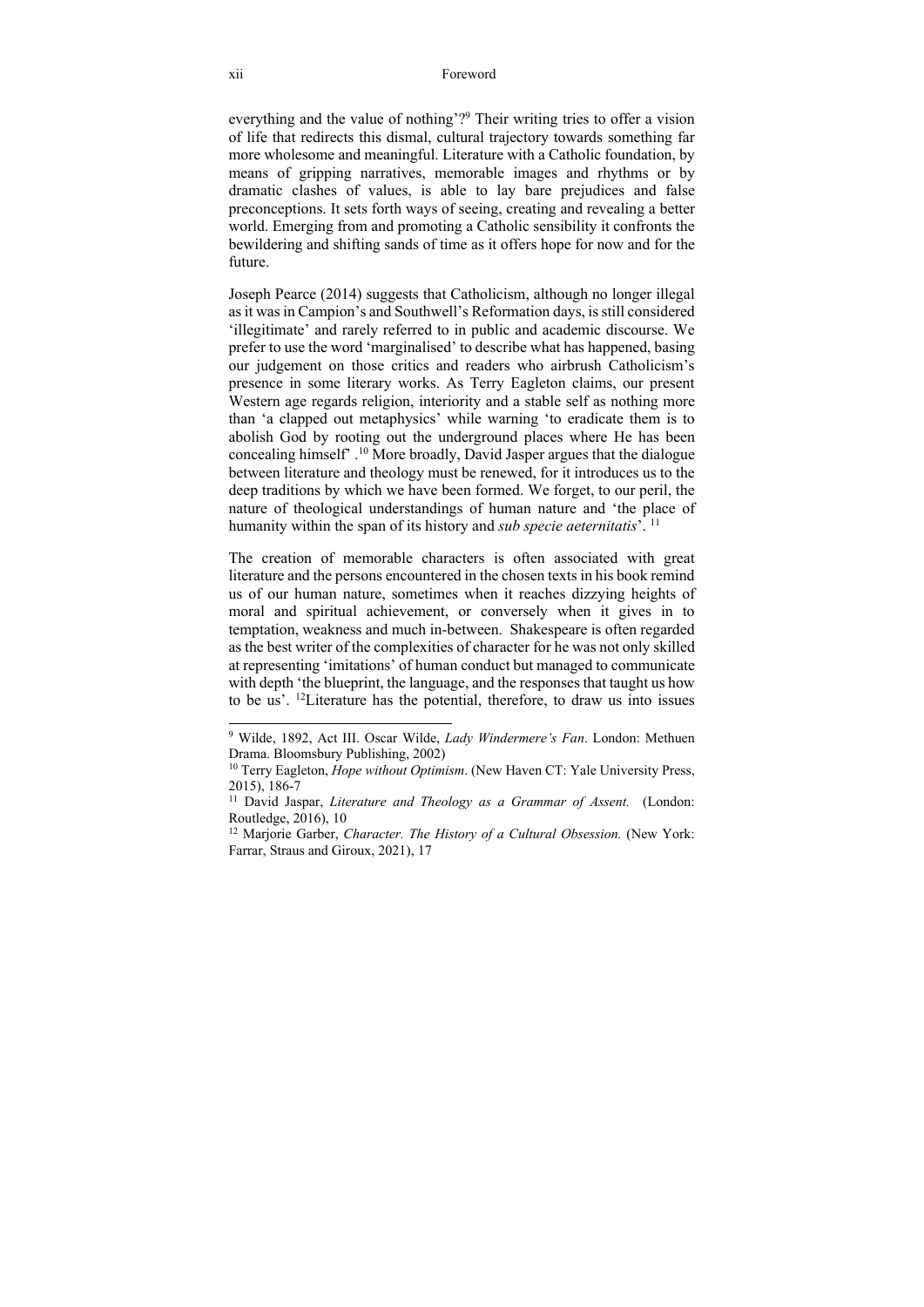about Being – who we are and how we behave. It is why Boyle when discussing the distinctiveness of Catholic influences on literature argues that it is '*our* truth' that is being told to us and 'we look each other in the eyes and know that our truth is everyone else's'.13 This democratic range which such literature encapsulates reflects its universal dimension. Religious understandings of life set forth a humanity we all share and recognise. As Eagleton wryly insists, 'a God who concerned himself with only a particular section of the species, say Bosnians or people over five foot eight inches tall, would appear lacking in the impartial benevolence appropriate to a Supreme Being'.14 Readers can happily agree with Coleridge's estimation of the Prince of Denmark, that 'I have a smack of Hamlet myself, if I may say so'.<sup>15</sup> Along with this claim goes an emphasis on the uniqueness of each person. No two characters are the same and from a Christian viewpoint this dimension reflects the creative work of God. All the chapters in this publication contribute to these dual aspects of universalism and uniqueness, pointing to an individual's common but variegated human nature.

An underlying conviction in the book is that the literature discussed here is of immense worth, not because it provides neat answers to difficult questions, but because it prompts metaphysical reflections against the backdrop of an afterlife. As in the reading of sacred scripture, a hermeneutical task confronts the contributors and the reader as they negotiate their own interpretations of the literary texts. Equally, all the essayists keep a keen eye on the Catholic identity of their named writers illustrating how they convey Catholic themes and philosophies in creative but non-proselytizing ways. The discussions of literature here are not 'authoritative' in the sense of having been endorsed by the institutional church. Rather they demonstrate how light has been cast on the inalienable sacredness of human life and endeavour in all its complexity and variety.

The Catholic anthropology emerging in these texts gives central importance to freedom from which human dignity is never separate. Unlike the causal relationships under which science and technology operate, literature celebrates human choice and free will, the 'theo-drama' of existence, as the twentieth century Catholic theologian Hans Urs von Balthasar would say. This is what makes the works so thrilling and attractive. The denial of freedom and erasure of the open-endedness of human behaviour was a

<sup>13</sup> Nicholas Boyle, *Sacred and Secular Scriptures. A Catholic Approach to Literature* (Cambridge: Cambridge University Press, 2004), 130<br><sup>14</sup> (Eagleton, *Hope without Optimism*, 188)<br><sup>15</sup> quoted in (Garber, *Character. The History of a Cultural Obsession*, 18)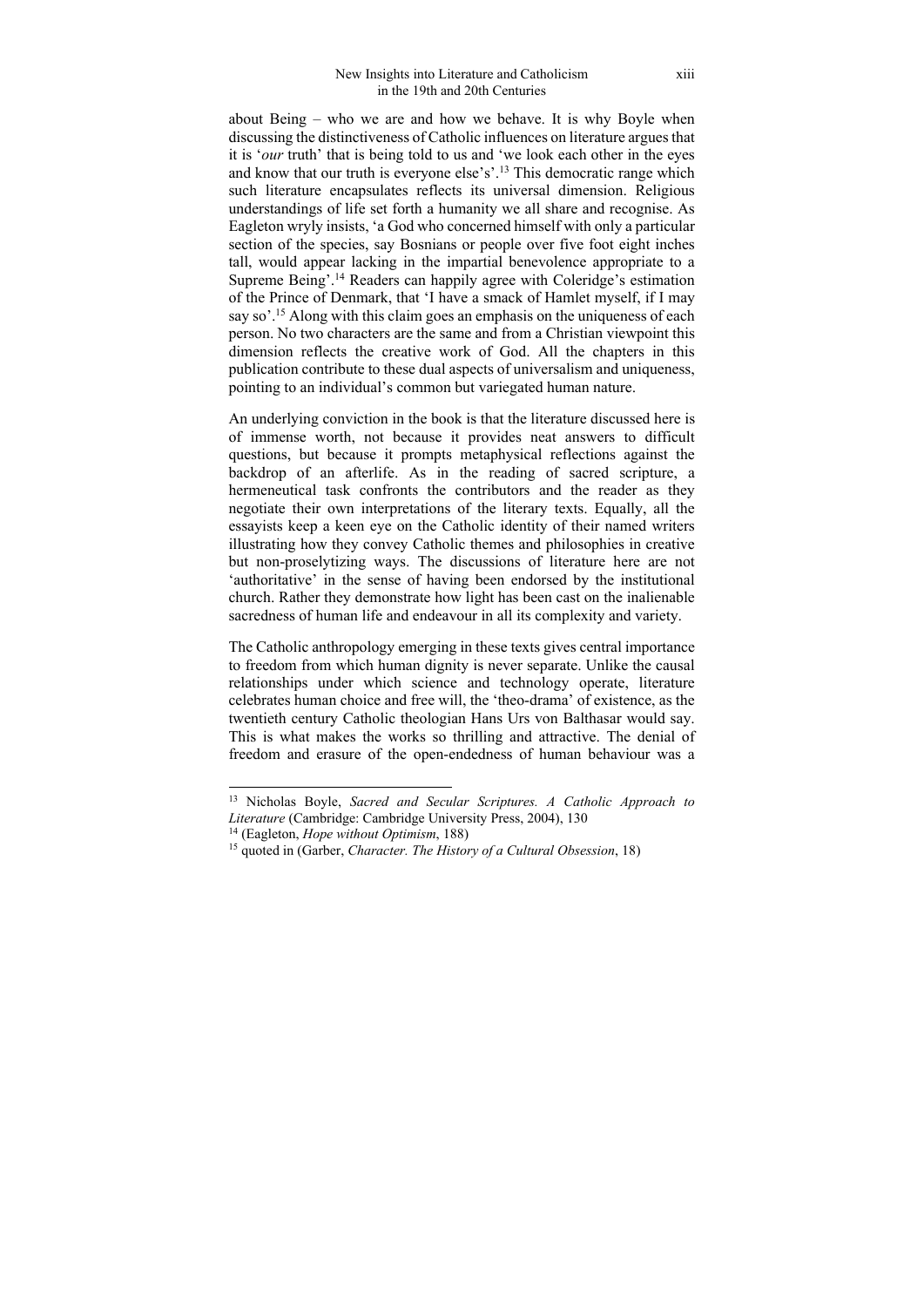position Spinoza, Marx and Freud held, largely as a result of their empiricist, materialist philosophy. A certain dehumanization and joylessness of life then became more prevalent. Religious understandings counter this trajectory, claiming that moral choice and free will operate as pivotal aspects of human existence. The chosen authors highlight this sense of freedom and point to those decisions which make a person who s/he is and how they become caught up in a personal and cosmic drama where actions have inevitable moral consequences. Each person is faced with moral options in a world where the potential for totalitarianism and oppression can be unleashed at the click of a button, a world in which a value-neutral market rewards those who pay and where politics often fails to address the existential crises of the day. Michael Kirwan is all too aware of how Czesław Miłosz lived through the 'dark times' of National Socialism, Communist inhumanity and Stalinism, when such ideologies trampled unflinchingly on the deep spiritual currents which flow through the human heart of each person. Literature firmly rooted in a Catholic worldview offers an attack on this life-denying scenario.

Some of the writers discussed in this book were 'cradle' Catholics, others were converts. Certainly, autobiography features strongly in the portraits given, for many of the figures discussed drew deeply from their own spiritual experiences, which fueled their literary imaginations. Evans comments that what makes autobiography so appealing is the 'chance it offers to see how this man or that woman … has negotiated the problem of self-awareness and has broken the internalised code a culture supplies about how life should be experienced<sup>'16</sup>; it also gives readers an opportunity to stabilise the uncertainties of their own existence. These insights can be extended to those who write from their own personal Catholic sensibility and imagination. Daniel Frampton's piece focuses particularly on one Catholic convert Roy Campbell and demonstrates how his writings exhibited the paradox of the supernatural/otherworldly co-existing with the mundane/ordinary. Indeed, all the essayists reflect this dramatic and dynamic interplay of the temporal and the eternal. This sacramental emphasis pervades the entire book and records how the gift of life encourages glimpses into the sacral in each encounter, teaching us truths about ourselves, others and the world we inhabit. Paul Rowan writes in his summary of G.K. Chesterton's thinking and work:

<sup>16</sup> Mary Evans, 'The imagined self: The impossibility of auto/biography', In *Autobiography. Critical Concepts in Literary and Cultural Studies,* ed. Trev Lynn Broughton London: Routledge, 2007), 17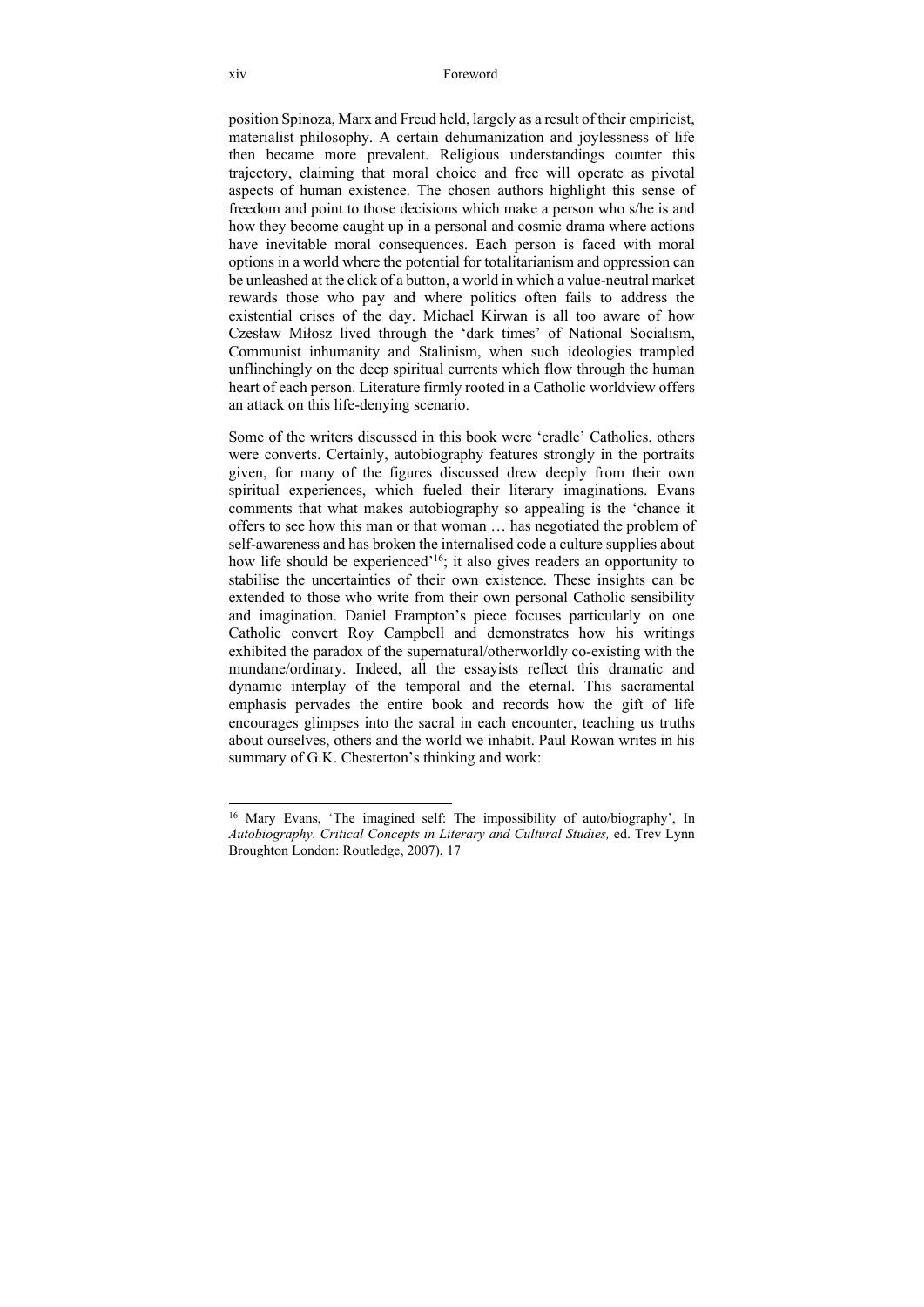This love of the dramatic and the creative, the ability to see the world as a vivid image, the power of imagination, and the sheer inability to see the ordinary and the everyday as anything other than extraordinary, never left Chesterton. It was the beginning of the Catholic sense that creation is sacramental – always pointing to something or someone beyond, or behind, or underneath itself. The humdrum everyday was for Chesterton a theatre, an arena in which the encounter with God takes place in an infinite and wonderful variety of ways. The ordinary and the everyday is what is later referred to in *Orthodoxy* as Elfland, the place of magical fairy tales. For Chesterton this cosmos is the magical gift given to us all and, therefore, exploration of this gift offers any number of entry points at which we can join the pathway to the Giver of the gift, God.

All the literary works discussed here act as mirrors to reflect the complexity and beauty of the human condition and contribute in vivid and memorable ways to what seeing the world through a Catholic lens might actually mean. Aristotle claims that through *mimesis* literature offers glimpses of reality and truth, producing not only pleasure but also learning. Auerbach's illuminating work *Mimesis: The Representation of Reality in Western Literature* (2003) traces this dominant trajectory, but he omits the important spiritual and religious dimension in his discussion*.* However, great twentieth century novelists like James Joyce and Iris Murdoch – and all the literary figures written about in these pages – know that literature benefits from conveying an 'epiphany' (using Joyce's religious word) or revelation about life which might be hidden due to the cultural conditioning of the times. It is what T.S. Eliot (1986) referred to as a 'deeper' or 'unnamed' reality which tends to escape people's perceptions. As Ghesquière points out, literature allied to spiritual insight 'puts the searchlights on this hidden reality: the unanswered questions, the mystery, the tragedy as an essential part of human existence'.17 Ingarden (1973) extends this notion by arguing that the skill of the novelist is to invite the reader to contemplate in a calm manner human living. Thomas Merton certainly wished to evoke a contemplative experience through his use of language, sound and rhythm – in his case associated with the apophatic weight of silence *between the words* so that readers might share that experience too. The gaps and the 'unsaid' promote this evocation, offering the felt presence of an impalpable reality. As David Torevell notes, Merton loved to find spaces of silence within his monastery walls and records in *The Sign of Jonas* that his 'chief joy is to escape to the attic of the garden house and the little broken window that looks out over the valley. There in the silence I love the green grass. The tortured gestures of the apple trees have become part of my prayer. …

<sup>17 (</sup>Ghesquière, '*Spirituality and Literature'*, 364)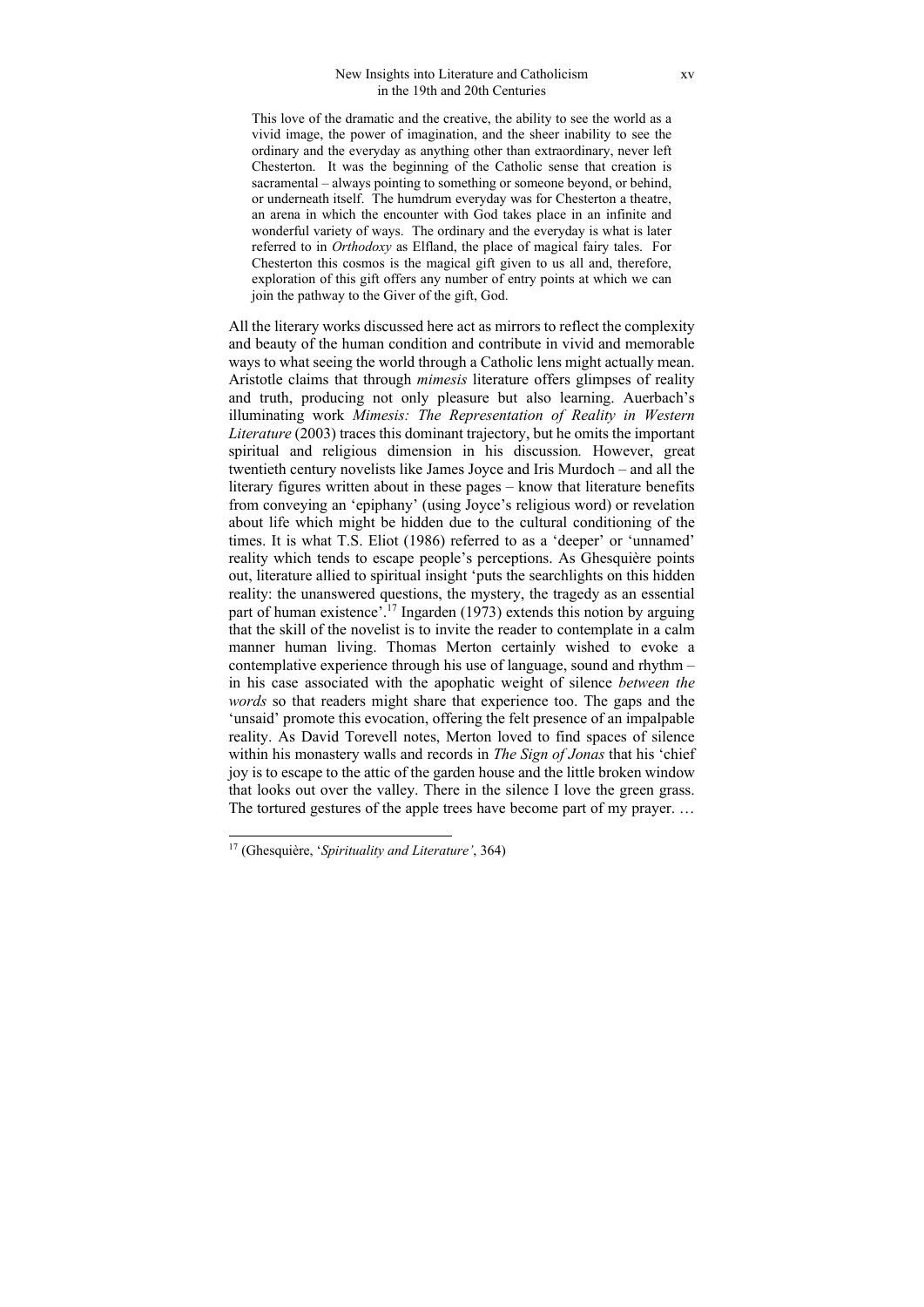listen to the sweet songs of all the living things that are in our words and fields'.18 His poems offer parallel experiences. Michael Kirwan reemphasises this point in his examination of Czesław Miłosz's poetry which aims to 'raid the inarticulate' in a way no other genre can.

Our hope as editors and contributors is that you will enjoy and be enlivened by the rich and uplifting Catholic vision of life portrayed in some of the great literature of the nineteenth and twentieth centuries discussed in these pages.

<sup>18</sup> Thomas Merton, *The Sign Of Jonas* (London: Hollis and Carter, 1953), 47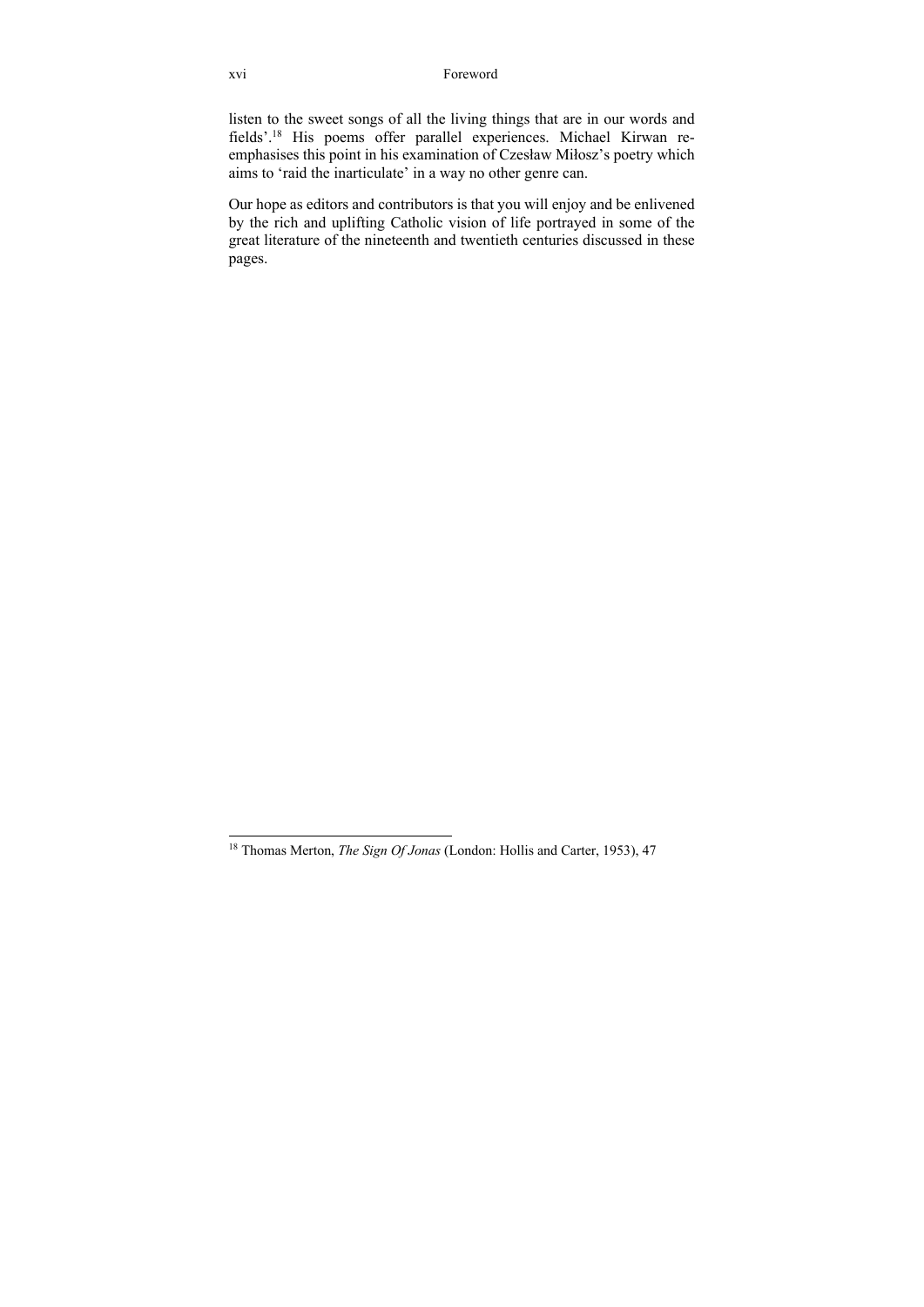# SMALL IS BRITISH: SUBSIDIARITY AND MODERN BRITISH CATHOLIC SOCIAL CRITICS

## ADAM SCHWARTZ

Discussing the growth of industrialism in Britain, G. K. Chesterton once commented that 'every great Englishman with the gift of expression whom the world recognizes as specially English, and as speaking for many Englishmen, was either in unconscious contradiction to that trend or (more often) in furious revolt against it.' Several scholars have shown the essential validity of Chesterton's insight by elucidating a steady undercurrent in British thought premised on censure of modern industrial society, one that has run through the work of thinkers as diverse as the Romantic poets, Thomas Carlyle, John Ruskin, William Morris, G. D. H. Cole, C. S. Lewis, E. P. Thompson, and eco-activists.<sup>1</sup> Less noted has been a distinctly Roman Catholic subset of this heritage, which has posited orthodox Catholicism as a counterstatement to industrial capitalism and its ideological contemporaries, including the totalitarian systems of the twentieth century. This body of British Catholic social criticism emerged in the late nineteenth century and persisted through the twentieth. It reflected the spirit of subsidiarity in its distrust of concentrated power and its preference for a decentralized polity animated by traditional Christian norms.2 Examining the sociology of Henry Edward Cardinal Manning, the distributism originated by Hilaire Belloc and Chesterton, and the Christian corporatism of Christopher Dawson will reveal the most vivid representatives of this modern British Catholic alternative public doctrine.

<sup>&</sup>lt;sup>1</sup> See Raymond Williams, *Culture and Society* (New York: Columbia UP, 1983); Martin Wiener, *English Culture and the Decline of the Industrial Spirit*  (Cambridge: UP, 1981); Meredith Veldman, *Fantasy, the Bomb, and the Greening of Britain* (Cambridge: UP, 1994).<br><sup>2</sup> David Martin defines subsidiarity cogently as 'a rich concept involving mutual

aid…[and] devolution downwards to the lowest viable level of governance.' ("Some academic distinctions," *TLS,* 24 & 31 December 2004, 29.)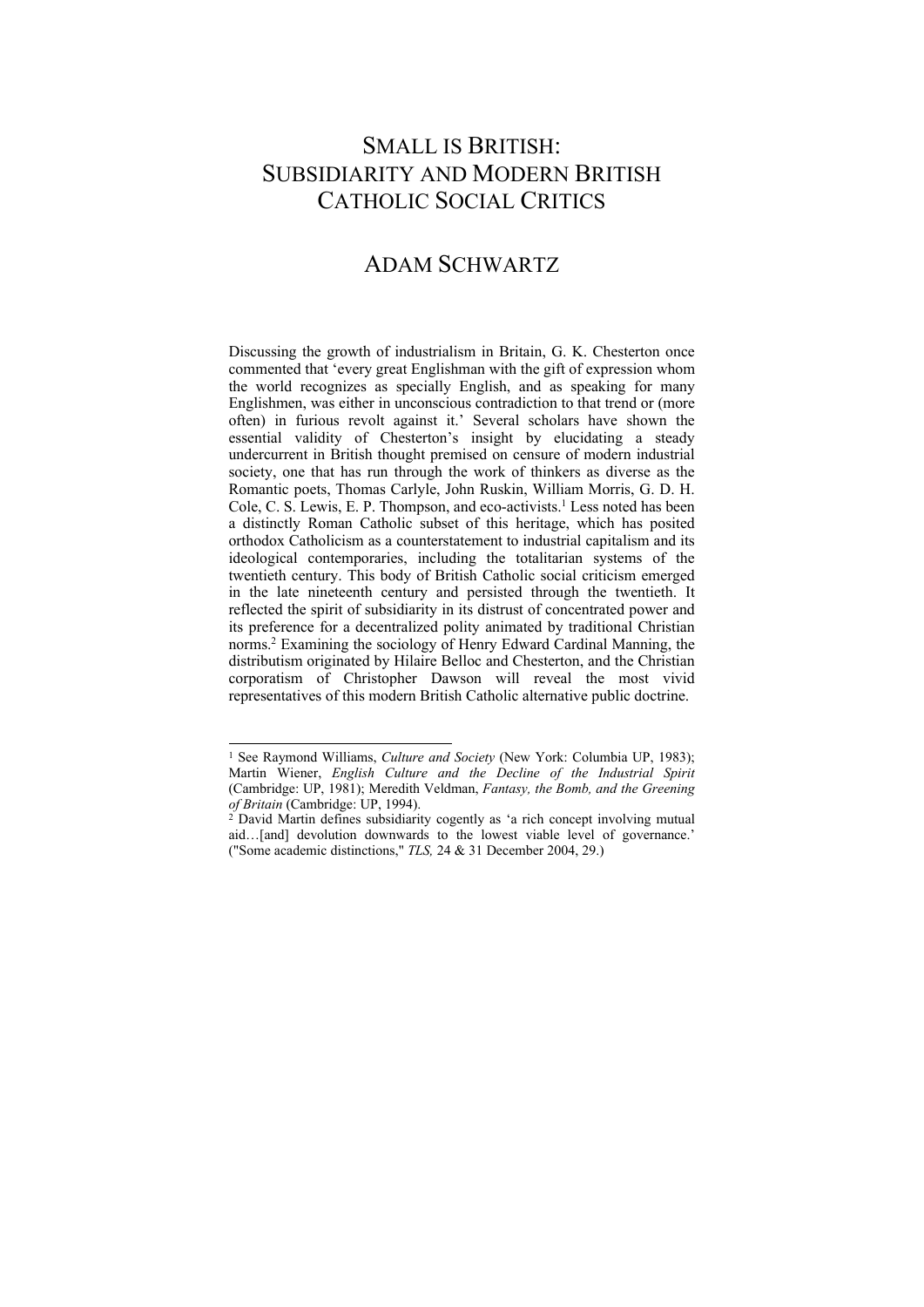Manning (1807-1892) had a lifelong antipathy to liberal capitalism, and, after his elevation to Archbishop of Westminster in 1865, he was the first British Catholic prelate to take a sustained interest in 'the social question'. He postulated several pathbreaking principles. Styling himself a 'Mosaic Radical', Manning sought to translate the imperatives of biblical justice into the idiom of the machine age. One of his central avowals subverted laissez-faire doctrine by arguing that labour is a form of property, and hence deserves the rights and protections that the Church had traditionally recognized in private property. Calling labour 'Live Capital', Manning avouched that 'labour and skill are capital as much as gold and silver'3 because 'there is no personal property so strictly one's own' as one's labour power: 'It is altogether and entirely personal. The strength and skill that are in a man are as much his own as his life-blood.'4 Manning thus reasoned that workers should have broad (though not unlimited) freedom to dispose of this intimate property as they see fit. Not only may a man not be compelled to work, but he also must be able to combine with fellow labourers in unions to safeguard their shared natural property and withhold it from unjust employers through strikes. Moreover, Manning demanded that the state secure these rights of labour as vigorously as it did any other type of property. In short, because 'the principle of free trade is not applicable to everything', Manning felt, labour as 'true property' has a 'primary right to freedom, a right to protect itself, and a claim upon the law of the land to protect it.'5

From this central premise, Manning adduced additional conclusions. Again challenging liberal notions of labour, he maintained that labour is 'a social function and not a commodity'. <sup>6</sup> Its value, as expressed in wages, should therefore be determined not by market dynamics but by the significance of its purpose in serving the common good. Furthermore, Manning held that any socio-economic regime must be judged principally by its effect on the traditional family. In his outlook, 'the domestic life of the people [is] vital above all…sacred, far beyond anything that can be sold in the market', and thus any system that erodes this primal institution fails an elementary test of justice.7 Manning found his era's industrial capitalism to be so flawed, as it 'put labour and wages first, and human or

<sup>3</sup> Manning quoted in Jay Corrin, *Catholic Intellectuals and the Challenge of* 

<sup>&</sup>lt;sup>4</sup> Manning quoted in V. Alan McClelland, "Manning's Work for Social Justice," *The Chesterton Review* 18 (November 1992): 531.<br><sup>5</sup> Henry Edward Manning, 'The Dignity and Rights of Labour' (1874); reprinted in

*The Chesterton Review* 18 (November 1992): 626, 628.<br><sup>6</sup> Manning quoted in Corrin, *Democracy*, 57<br><sup>7</sup> Manning, 'Dignity and Rights of Labour', 626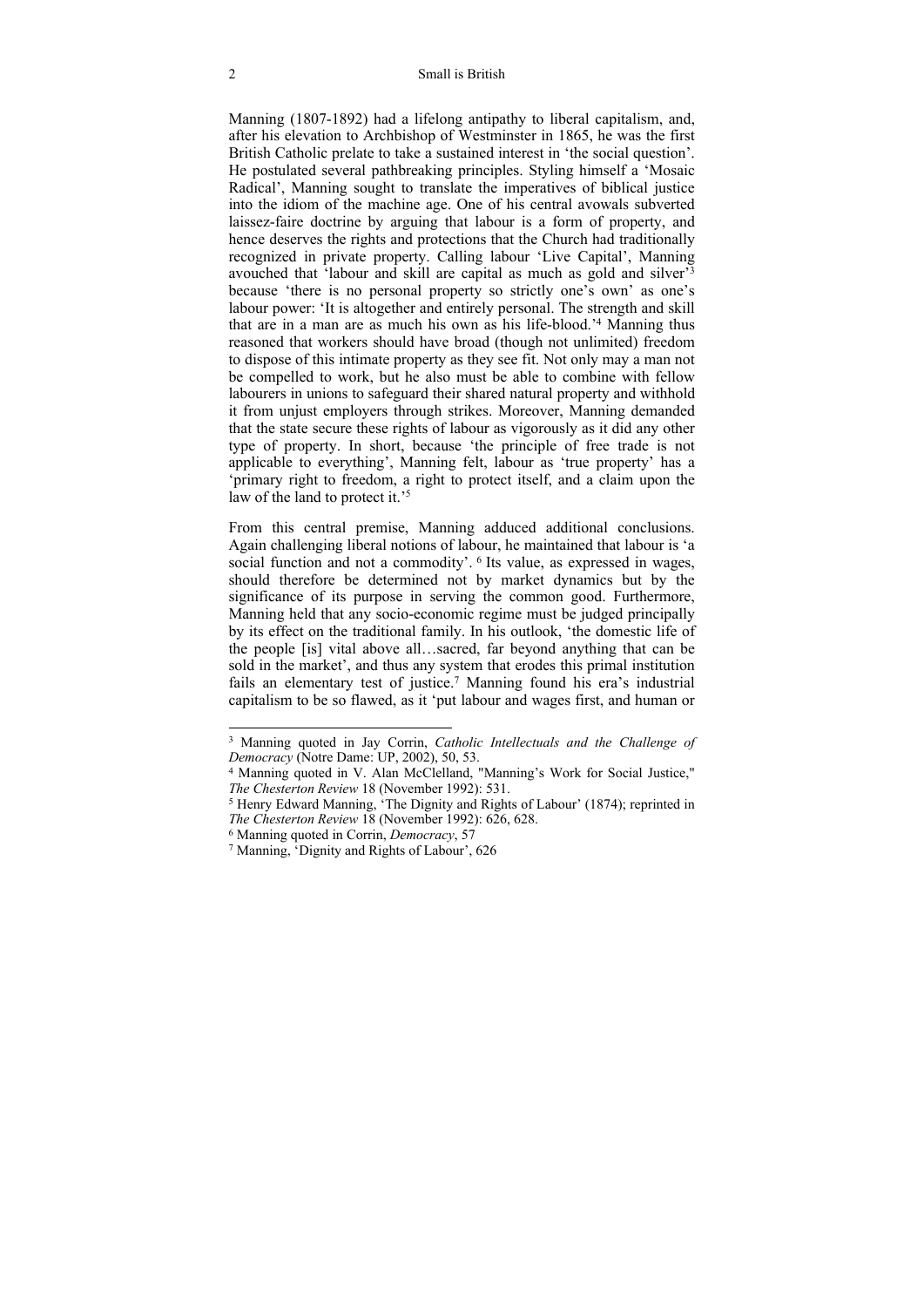### Adam Schwartz 3

domestic life second', thereby inverting the divine and natural order and degrading society's core unit.<sup>8</sup> He hence enjoined Britons to instead 'put labour and the profits of labour second – the moral state and the domestic life of the whole working population first'.<sup>9</sup> To that end, he endorsed a host of legislative measures, such as a living wage, limits on working hours for men, and restrictions on female and child labour.

Manning's convictions were seconded by many of his successors and became integral elements of modern Catholic social teaching. Yet, as Dermot Quinn notes, strict subsidiarists might be disturbed by his frequent calls for state intervention in economic life.10 Much of Manning's oeuvre, however, demonstrates an overall acceptance of the principle of subsidiarity. Defending the right to unionize, for instance, he argued in 1874 that 'what a man can do for himself, the State shall not do for him';<sup>11</sup> promoting another proposed act in 1886, he stressed that 'the efforts of individuals and of societies are unequal to this task, and I *therefore* hold that the State should aid the aims' of its sponsors.<sup>12</sup> He also opposed compulsory state education on subsidiarist grounds, claiming that the government was usurping the rights of parents and churches to train children.13 More generally, Manning charged that the 'worst danger in politics' is 'exaggerated centralization',14 and concluded in 1873 that 'the natural antagonist of Caesarism is the Christian Church'.15 Manning harmonized these latter two beliefs ultimately, contending that in his day the common people had remained more faithful to Christianity than the social elite had and therefore that a decentralized democracy was more likely to yield policies shaped by orthodoxy and hence hostile to despotism. To him, 'the tendency of political society is everywhere to the people. Of this we have no fear," for "the instincts of the masses are Christian'.16

<sup>8</sup> Manning quoted in Dermot Quinn, 'Manning, Chesterton, and Social Catholicism', *The Chesterton Review* 18 (November 1992): 508. 9 Manning, "Dignity and Rights of Labour," 627

<sup>10</sup> Quinn, ''Social Catholicism', 509-11

<sup>&</sup>lt;sup>11</sup> Manning quoted in Corrin, *Democracy*, 50.<br><sup>12</sup> Manning quoted in McClelland, 'Social Justice', 533. Emphasis added. <sup>13</sup> Jeffrey Paul von Arx, 'Catholics and Politics', in *From Without the Flaminian Gate*, ed. V. A. McClelland and M. Hodgetts (London: Darnton, Longman & Todd, 1999), 256-57.

<sup>&</sup>lt;sup>14</sup> Manning quoted in Corrin, *Democracy*, 52.<br><sup>15</sup> Manning quoted in V. A. McClelland, 'The Formative Years, 1850-92', in *Flaminian*, 10.<br><sup>16</sup> Manning quoted in von Arx, 'Politics', 255.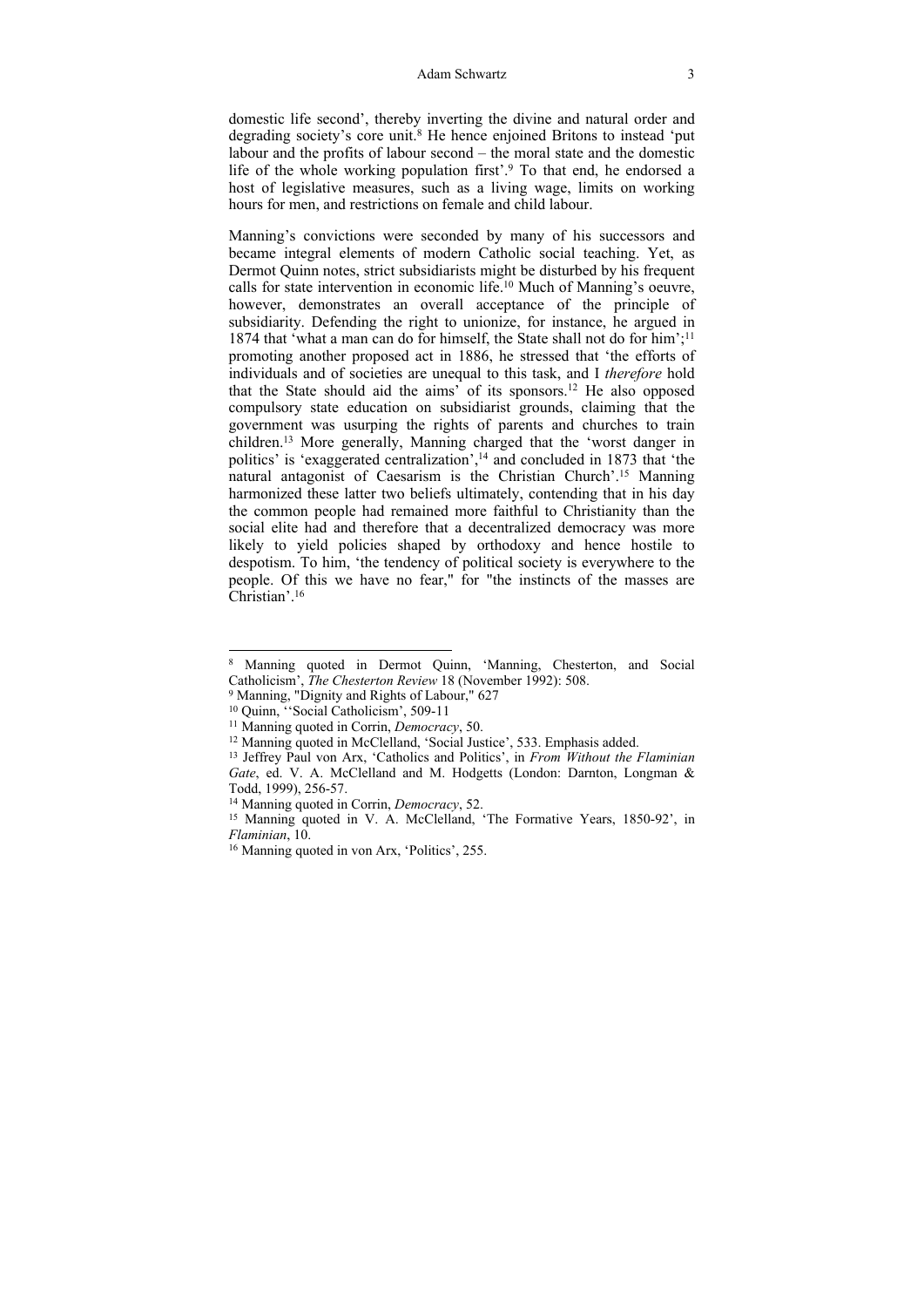As clear as this record is in retrospect, Quinn is nevertheless correct to see ambiguities in Manning's worldview, for he was not as rigorous a thinker as some subsequent Catholic social critics. But while his immediate descendants, Belloc and Chesterton, clarified and elaborated Manning's ideas, they acknowledged a debt to him.17 From general Catholic countermodern notions the three men shared, Belloc and Chesterton fashioned the more precise and comprehensive plan of socio-political reformation known as distributism. Even sober scholars have usually dismissed this politique.18 Recently, however, it has garnered greater respect, as in Jay Corrin's 2002 judgment that, in the early twentieth century, distributism was 'the single most influential Catholic sociopolitical movement in the English-speaking world'. In addition, critics have discerned increasingly an affinity between distributism and subsidiarity, epitomized by Joseph Pearce's declaration that 'what Chesterton calls "distributism" the Catholic Church calls "subsidiarity."'19

In brief, the distributist desideratum was a decentralized polity and the widespread, small-scale ownership of productive property by individuals and free families. Belloc argued (most famously in *The Servile State* [1912]) that societies based on traditional Catholicism had come closest to realizing this ideal, and that contemporary Britain must consequently recover that religious foundation if it was to secure the broad ownership of property and the liberty he thought was safeguarded by proprietorship. To him, solely in a 'universal Catholic society' could there emerge 'from the very sanctity in which it held property, a society in which the mass of citizens would own property'.20 The alternative to such a Catholic commonweal, Belloc warned, was a new form of slavery in which the property-less proletariat would be compelled to work for the propertied elite, albeit in circumstances of greater economic stability and security than obtained under laissez-faire capitalism. He worried that earlytwentieth-century Britain was approaching this servile condition quickly; he hence felt the state had a licit role to play in fostering the restoration of property through policies, like favourable tax and interest rates for smallholders, which reversed what he considered the predominant legal bias toward concentrated ownership. But he insisted that these steps would be insufficient without a fundamental ethical and religious *metanoia*:

<sup>17</sup> Race Matthews, 'The Seedbed', *The Chesterton Review* 38 (Spring & Summer 2012): 97-124

<sup>18</sup> See, e.g., Edward Norman, *Roman Catholicism in England* (Oxford: UP, 1985), 120.

<sup>19</sup> Corrin, *Democracy*, 155; and Joseph Pearce, *C. S. Lewis and the Catholic Church* (San Francisco: Ignatius Press, 2003), 80 20 Hilaire Belloc, *Times*, 22 September 1909, 8c.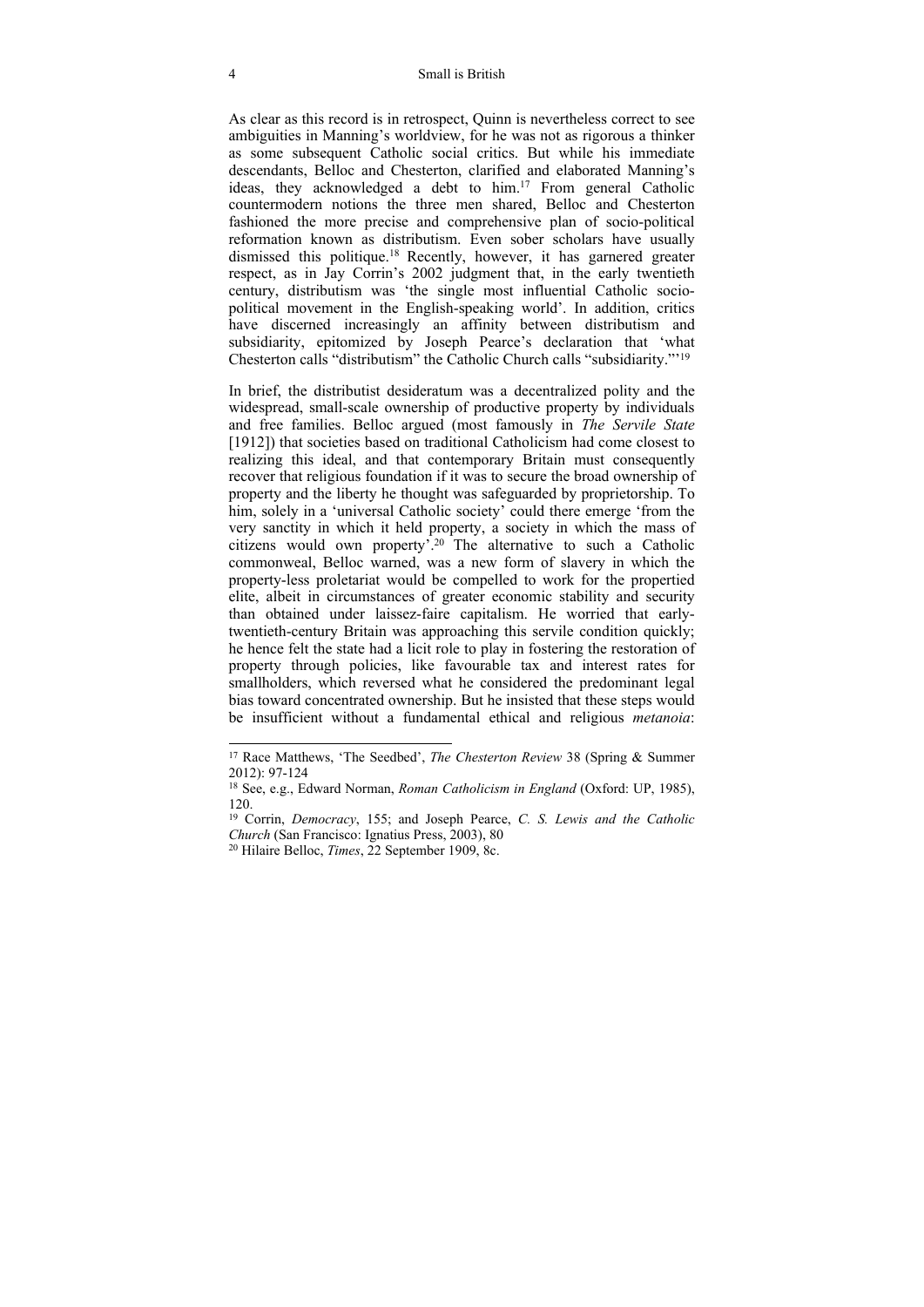#### Adam Schwartz 5

'religion is the formative element in any human society…The conversion of society cannot be a rapid process…But it is the right process….Begin by swinging society round into the Catholic course, and you will transmute Industrial Capitalism into something other…But you must begin at the beginning.' Although it is unclear to what extent his views were molded directly by Catholic social teaching, Belloc recognized a kinship in his vision and the Church's, commending *Rerum Novarum* as 'a document of great force'.21

Chesterton provided an even richer articulation of distributist convictions. He used the doctrine of original sin to condemn liberal capitalism's first principles, especially in *Orthodoxy* (1908). He posited that theorists like Adam Smith presupposed people to be naturally sympathetic, and thus inclined to use their talents for the common good. The best path to public prosperity, then, was to eliminate restraints on private action, as all selfinterest is enlightened; *amour de soi* does not decay into *amour propre*. Chesterton felt orthodox Christianity contravened this mindset at its anthropological core. If people are naturally subject to cupidity, capitalism is one great contradiction, for it holds that public virtue arises from private vice: 'God would overrule everything for good, if only men could succeed in being sufficiently bad'.<sup>22</sup> Far from producing general affluence, Chesterton admonished, removing restrictions on self-seeking persons would unleash a ruthless struggle for limited resources, ending with power concentrated in monopolies that exploit the poor's cheap labour to maximize their owners' wealth; *amour propre* will out if left unchecked. In sum, 'the whole case for Christianity is that a man who is dependent upon the luxuries of this life is a corrupt man, spiritually corrupt, politically corrupt, financially corrupt…to be rich is to be in peculiar danger of moral wreck'.<sup>23</sup> Chesterton found socialism to be similarly grounded in a naive, chiliastic anthropology, one that ultimately drowns ideas of personal property and liberty 'in a sea of impersonal materialism and fatalism'.24 The doctrine of original sin also gave theological substantiation to Chesterton's lifelong preference for smallness. He sensed that the more power was centralized in large units, the more corrupt its wielders grew, as the innate tendency to selfishness is exacerbated by the tainting effects of acquisition. He thus deduced that small is not just beautiful, but necessary, for men can be trusted with only limited power

<sup>21</sup> Hilaire Belloc, *Essays of a Catholic* (1931; reprint, Rockford: Tan, 1992), 225- 27.<br><sup>22</sup> G. K. Chesterton, *The Common Man* (New York: Sheed & Ward, 1950), 8

<sup>&</sup>lt;sup>23</sup> G. K. Chesterton, *Orthodoxy* (1908; reprint, New York: Image, 1959), 118<sup>24</sup> G. K. Chesterton, *Illustrated London News*, 24 February 1923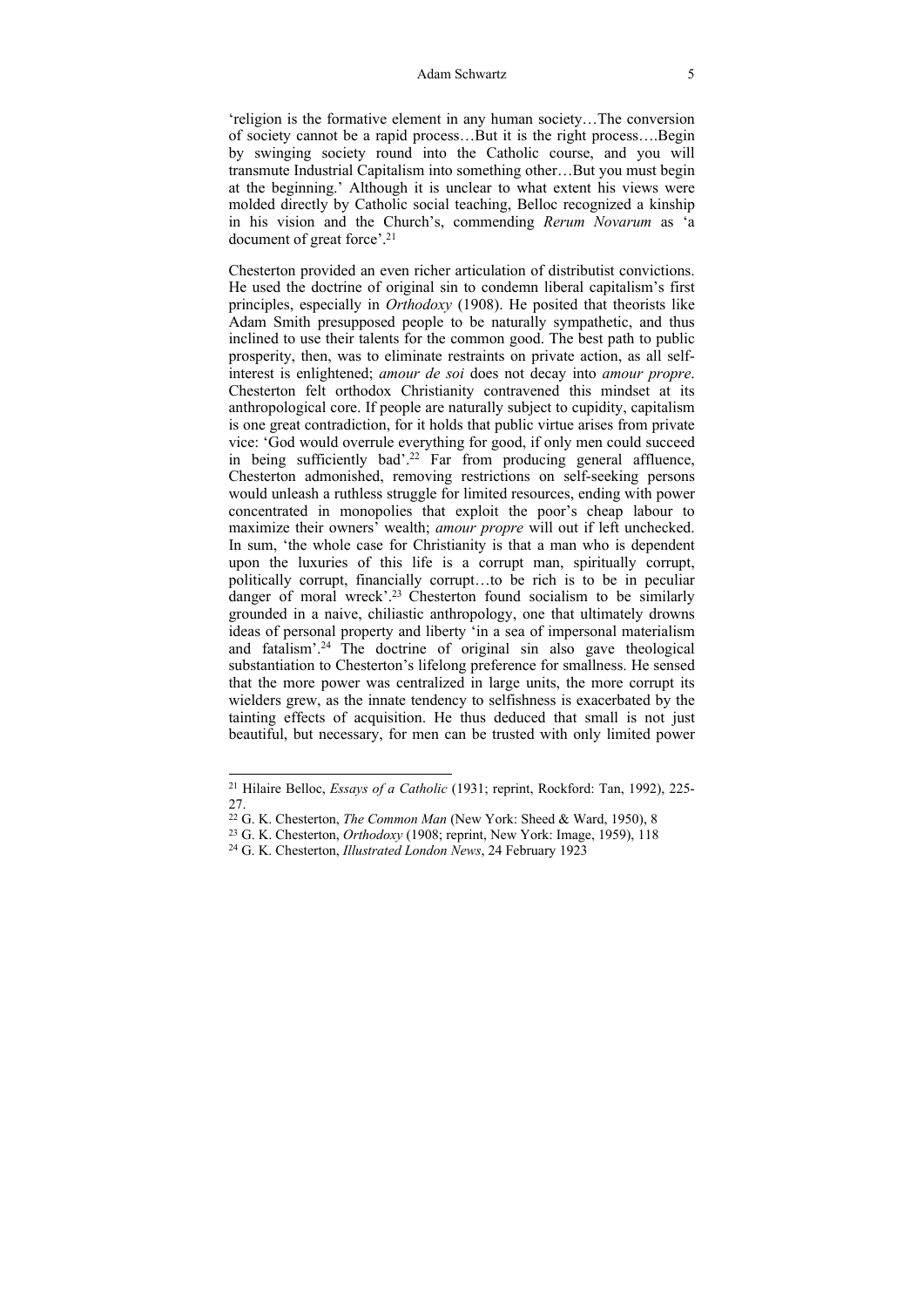### 6 Small is British

over nature and their fellows. These perceptions are the metaphysical and theological underpinnings of distributism.

In *What's Wrong With the World* (1910), Chesterton's distributism showed additional affinities with orthodox Catholicism, especially in its emphasis on the family. Indeed, he asserted that his initial motive in forging an alternative to industrial capitalism and socialism was a desire to 're-establish the family, freed from the filthy cynicism and cruelty of the commercial epoch'. He held that capitalism threatened the family mortally by displacing male workers from the home, encouraging female wagelabour, and setting up the employer and state as rival authorities to parents; he feared socialism would further centralize power and diminish the autonomy of spouses and parents by blurring the lines between public and private affairs even more than capitalism had.25

Chesterton thus felt that families must gain independence from oligopolies and the state. He hence advocated redistributing wealth (rather than income) by breaking up concentrations of assets, so as to allow each family to own enough productive property to be free both of the need to sell its members' labour power, and of state-supported sustenance with what he deemed its concomitant controls. Chesterton recognized this idea's radical implications:

The thing to be done is nothing more nor less than the distribution of the great fortunes and the great estates. We can now only avoid Socialism by a change as vast as Socialism. If we are to save property, we must distribute property, almost as sternly and sweepingly as did the French Revolution. If we are to preserve the family we must revolutionize the nation.<sup>26</sup>

He nevertheless believed that only such a social transformation would relieve many of the burdens that the poor especially bore under industrialism. Becoming self-sufficient economically would in turn make

<sup>25</sup> *The Collected Works of G. K. Chesterton*, vol. 4, *What's Wrong With the World* (San Francisco: Ignatius Press, 1987), 149. See also Ibid., 209, 224; and *The Collected Works of G. K. Chesterton*, vol. 3, *The Well and the Shallows* (San Francisco: Ignatius Press, 1990), 443

<sup>26</sup> Chesterton, *What's Wrong*, 213. In keeping with his commitment to the sanctity of private property, though, Chesterton explicitly rejected coercive confiscations as the proper means to this end, proposing instead gradual buyouts of large landlords (Ibid., 224). *The Collected Works of G. K. Chesterton*, vol. 4, *What's Wrong With the World* (San Francisco: Ignatius Press, 1987), 149. See also Ibid., 209, 224; and *The Collected Works of G. K. Chesterton*, vol. 3, *The Well and the Shallows* (San Francisco: Ignatius Press, 1990), 443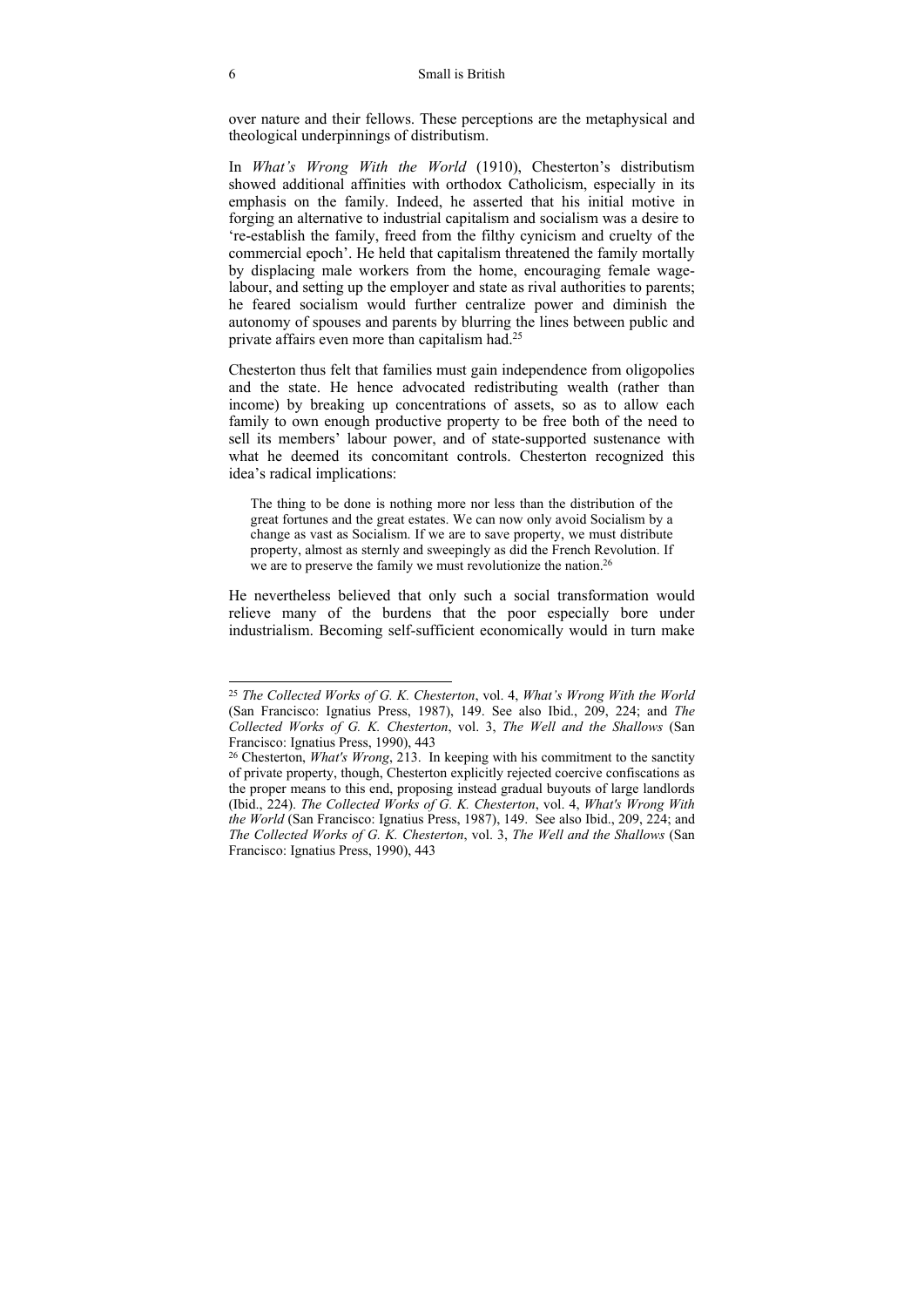the common people self-governing politically, enabling them to conserve their traditions and to train their children in them.

Chesterton reiterated these contentions for the rest of his career. They animated *G.K.'s Weekly* (founded 1925) and the Distributist League (founded 1926), the formation of which goaded him to delineate the distributist programme in greater theoretical depth in *The Outline of Sanity* (1926). Chesterton suggests in that volume that distributism is 'natural', asserting that whereas monopolist and socialist ideals have never been (and perhaps never can be) realized, his own has occurred repeatedly: 'There cannot be a nation of millionaires, and there has never yet been a nation of Utopian comrades; but there have been any number of nations of tolerably contented peasants'. He argues additionally that this peasant ideal is 'the motive and the goal' of distributism because a peasant keeps 'a sort of balance in his life like the balance of sanity in the soul'. Chesterton observes that because peasants produce primarily for personal use rather than for market exchange, each individual perforce participates in creating and consuming a wide range of goods, and that such a commonwealth also eschews the relentless pursuit of wealth and emphasis on innovation that he felt characterized industrialism in both its capitalist and socialist forms. While the division of labour and growth will have their place in a distributist economy, Chesterton thinks, its guiding norms will be integration and autarky.<sup>27</sup> The distributist state is not an acquisitive society.

Yet, further accenting the idea of balance, Chesterton deemed it 'absurd' that a distributist or peasant state be one in which all people are distributists or peasants.<sup>28</sup> Rather, such designations mean that this sort of society 'had the general character of a peasant state; that the land was largely held in that fashion and the law generally directed in that spirit; that any other institutions stood up as recognizable exceptions'.29 Distributism is the framework for community goals and policies, but room is allowed for non-distributist components; Chesterton considered this diversity the key to social sanity. For him, a distributist society preserves the equilibrium between its various facets instead of trying to homogenize them, as he thought capitalist and socialist orders do.<sup>30</sup> Because it

<sup>27</sup> *The Collected Works of G. K. Chesterton*, vol. 5, *The Outline of Sanity* (San Francisco: Ignatius Press, 1987), 192, 98, 166, 170, 61, 134-40.<br><sup>28</sup> 'Do We Agree?' *G. K.'s Weekly*, 5 November 1927.

<sup>&</sup>lt;sup>29</sup> Chesterton, *Outline of Sanity*, 80-81.<br><sup>30</sup> Chesterton, *Outline of Sanity*, 53; *The Collected Works of G. K. Chesterton*, vol.

<sup>21</sup>*, Sidelights on New London and Newer York* (San Francisco: Ignatius Press,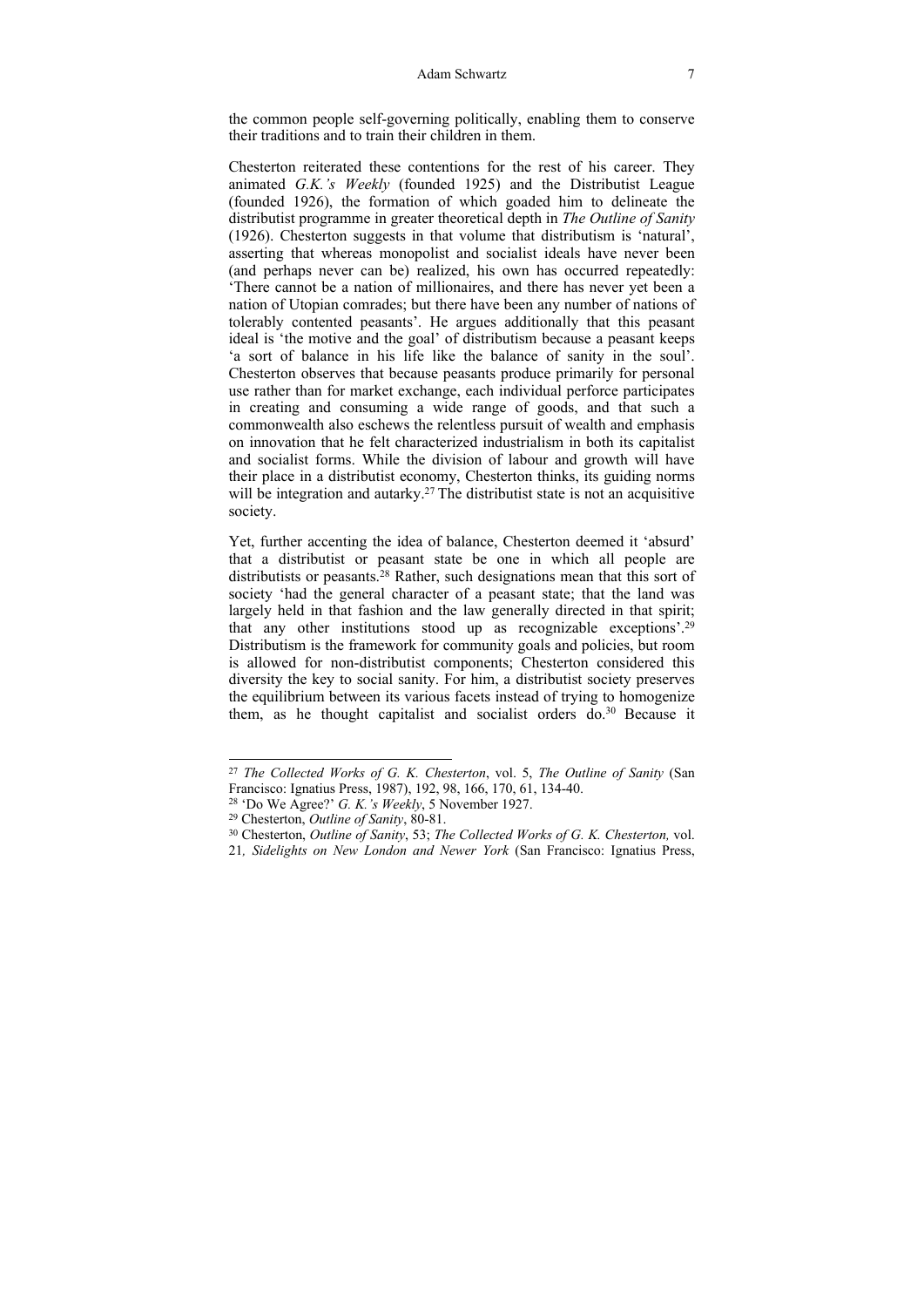accommodates life's complexity, it can use safely things like technology that more rigid regimes have abused: a 'Distributive State in being, with all its balance of different things' would be 'a sane society that could balance property and control machinery'.31

Chesterton envisioned that the balanced mixture marking this state would be true too of its religious inspiration. He had converted to Roman Catholicism in 1922 and he avowed in 1926 that 'there is a doctrine behind the whole of our political position'; yet he acknowledged that 'it is not necessarily the doctrine of the religious authority which I myself receive'.32 If non-Catholics were welcome in a distributist polity, though, Chesterton nonetheless saw Roman Catholicism as the sole intellectual system faithful enough to Being's variety to sustain a social mythos permitting that multiplicity: 'the first Distributists in the modern English group if not necessarily Catholics, were men with that sort of common sense which is actually produced by the complexity of Catholicism'.<sup>33</sup> Moreover, he maintained that 'the Catholic Church differed from all this new mentality' behind industrialism because the Church averred that 'ordinary men were clothed with powers and privileges and a kind of authority'. Distributism was this norm's current incarnation to him, for 'we alone, perhaps, are likely to insist in the full sense that the average respectable citizen ought to have something to rule<sup>'34</sup> He therefore considered Roman Catholicism the solitary worldview that could substantiate distributism's ethos collectively, even if particular people could discover its tenets independently: 'most of the corporate traditional support in any tug of war for Distributism will be Catholic. No other *body* tends to it: though individuals so tend'.35

In Chesterton's mind, then, non-Catholic roads to the distributist state would complement Catholic ones, thereby shaping a religious network mirroring the diverse interaction of peasant and non-peasant elements. Catholicism would set the society's tone, but non-Catholic approaches would be embraced so long as they affirmed distributism's first principles of decentralization and proprietorship. In fact, Chesterton first met

<sup>1990), 482;</sup> and G. K. Chesterton, 'The Distributist', *The Commonweal* 12 (8 October 1930): 569.

<sup>31</sup> Chesterton, *Outline of Sanity*, 92-93. 32 Chesterton, *Outline of Sanity*, 207. 33 Chesterton, 'The Distributist', 569.

<sup>&</sup>lt;sup>34</sup> Chesterton, *Outline of Sanity*, 207-9.<br><sup>35</sup> Chesterton to Gregory Macdonald, 3 July 1933, G. K. Chesterton Archives, Manuscripts Department, The British Library. Emphasis in original.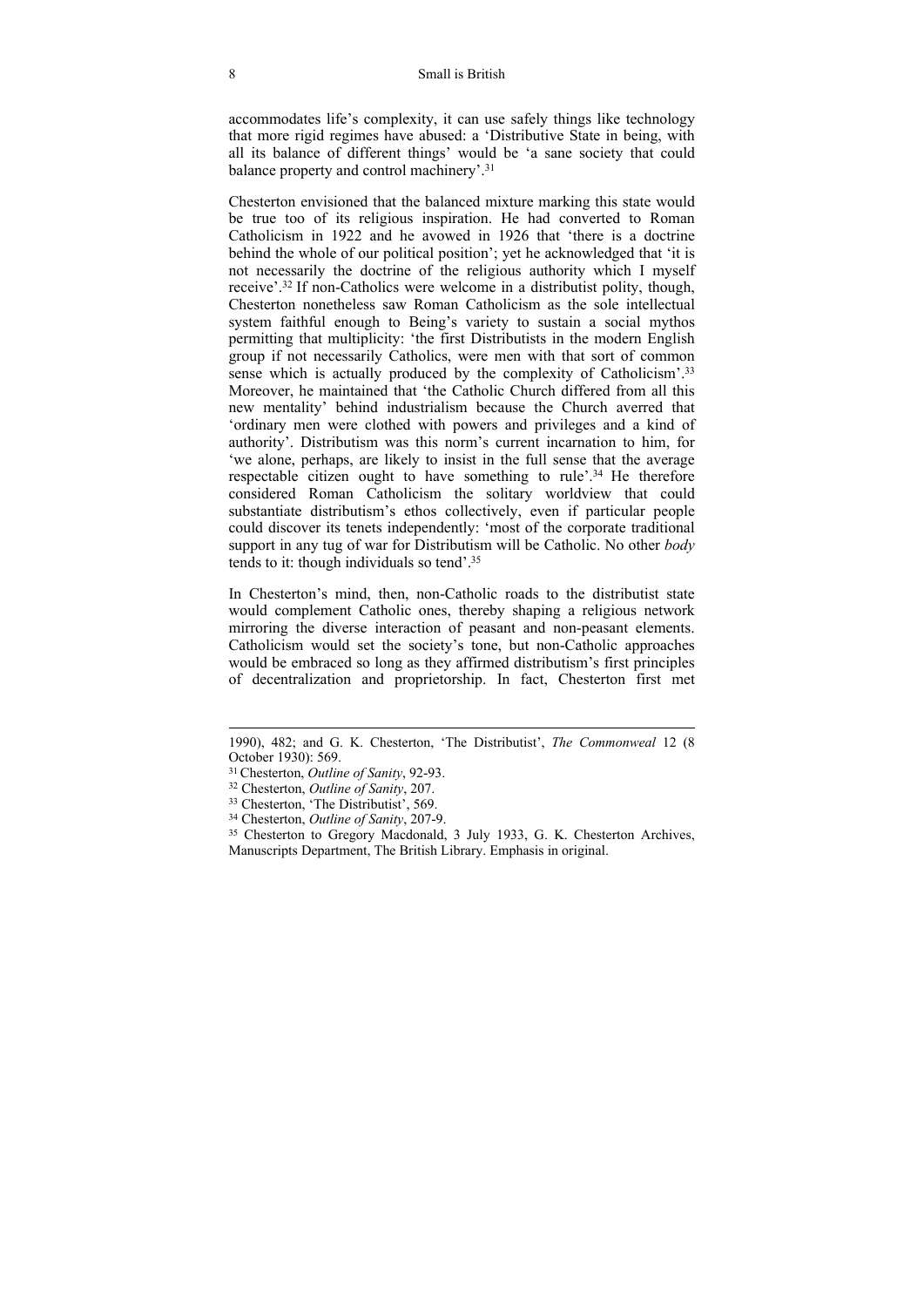### Adam Schwartz 9

distributist-style ideas among early 1900s Anglican Christian Socialists.<sup>36</sup> and he recounted that he 'took no notice at the time' when *Rerum Novarum* was issued, even as he was conceiving cognate concepts contemporaneously.37 However, by 1931 *G.K.'s Weekly* was editorializing that *Rerum Novarum* 'presents so clear an outline of that social philosophy we call Distributism' that 'Distributists of any creed' would profit from reading 'a book so bound up with their aims'.<sup>38</sup> While never establishing a strict identity between distributism and Roman Catholicism, then, Chesterton did come to claim that Catholicism was the best corporate religious basis for distributism and that a distributist society should hence be governed by a Roman Catholic spirit.

The intellectual cousinage of distributism and Catholic social teaching extended to a subsidiarist suspicion of early-twentieth-century interventionist ideologies. Although Belloc and Chesterton admitted that the law could and should regulate some aspects of social and economic life, their regard for autonomy made them wary (as Manning was) of measures like compulsory state education. They were also leading adversaries of their era's incipient welfare state, particularly the 1911 National Insurance Act, which both men regarded as a pivotal turn on the path to the servile state.<sup>39</sup> Besides reproving this 'New Liberalism', each literatus recognized presciently the emergence of totalitarianism, a regime that Belloc called 'more absolute than any Pagan state of the past ever was…because it claims unquestioned authority in all things', an arrogation that means 'the Catholic Church must inevitably come into conflict' with  $it.40$ 

Chesterton fused these concerns. He finally deemed distributism the lone sentinel of liberty in his day and saw all other modern political systems as potentially or actually totalitarian. As 'all the strong as well as the weak voices of our time are for the moment, in no unnatural despair, crying out only for Order', he judged in 1933, distributists must uphold 'those real rights of the real family and the real individual; which every sweeping

<sup>36</sup> Sheridan Gilley, 'Chesterton's Politics', *The Chesterton Review* 21 (February & May 1995): 36; and Corrin, *Democracy*, 88-92, 411, n. 37<br><sup>37</sup> The Collected Works of G. K. Chesterton, vol. 3, The Catholic Church and

*Conversion* (San Francisco: Ignatius Press, 1990), 114 38 'Forty Years On', *G.K.'s Weekly*, 23 May 1931, 161 39 See, e.g., Belloc, *Essays of a Catholic*, 57, 177, 179; Chesterton, *What's Wrong*,

<sup>153-99;</sup> Robert Speaight, *The Life of Hilaire Belloc* (London: Hollis & Carter, 1957), 314; Chesterton to A. G. Gardiner, n.d., 1911, Gardiner Papers 1/6 A, British Library of Political and Economic Science, London School of Economics. 40 Belloc, *Essays of a Catholic*, 56-57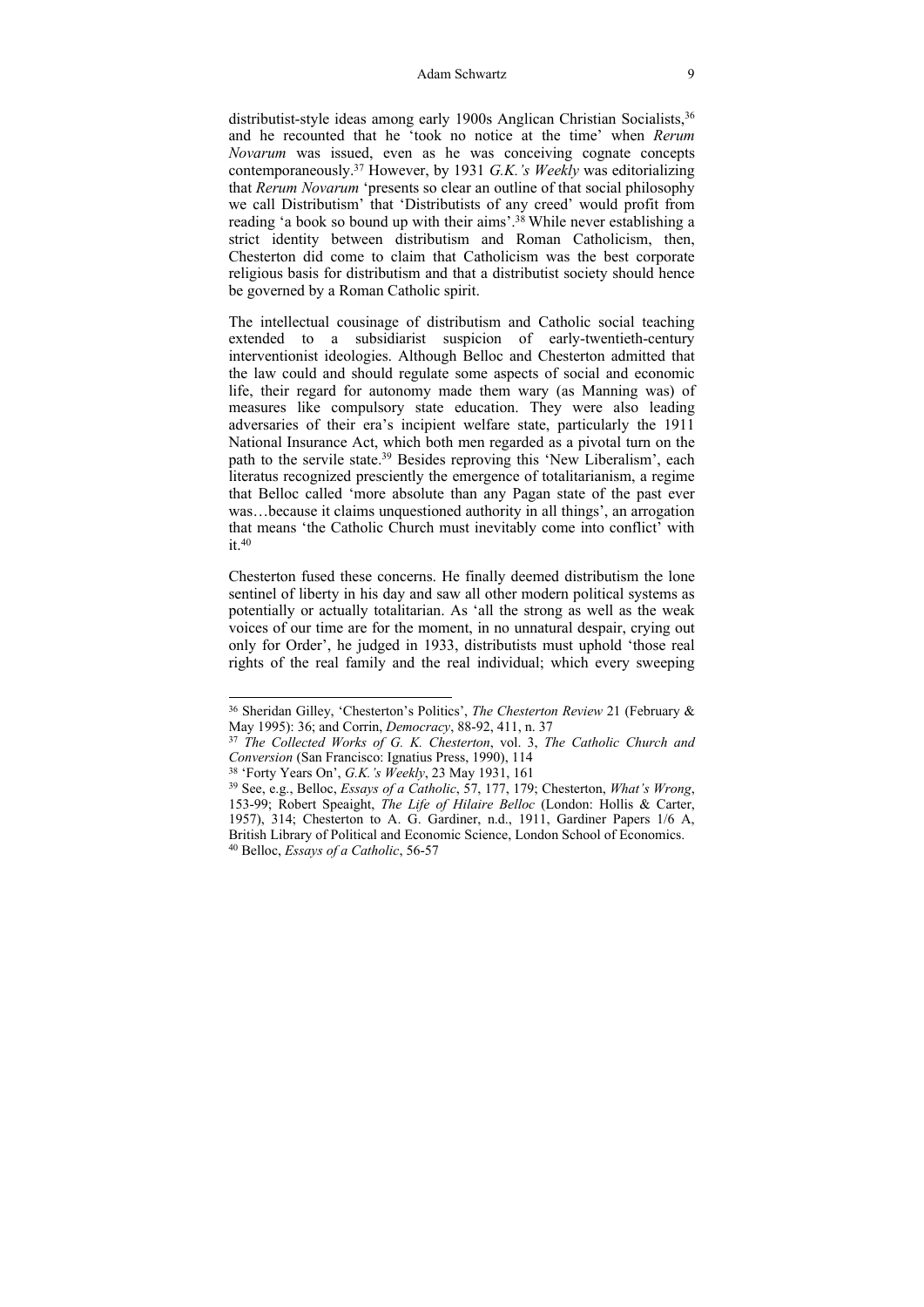social reform of every type and color and excuse, is now only too likely to disregard…let us stand up under the derision of the whole earth and demand to be free'.<sup>41</sup> Yet, feeling that 'the idea of liberty has ultimately a religious root', Chesterton concluded in 1935 that a totalitarian order could be averted in Britain only if orthodox Roman Catholicism stayed vital against secularist pressures: 'Catholicism created English liberty; the freedom has remained exactly in so far as the faith has remained; and where it is true that all our Faith has gone, all our freedom is going'.<sup>42</sup> Tom Buchanan thus claims correctly that distributism 'did much' to make opposition to statism 'the most distinctive feature of social Catholic thought' in early-twentieth-century Britain.43

Since distributism emphasized freedom, it is unsurprising that it was not a monolithic movement. Distributists battled, often bitterly, about a wide range of issues, and these fissures vitiated the cause as an active force in British politics, especially after Chesterton's 1936 death.<sup>44</sup> But distributism's bedrock tenets were echoed throughout the century by most members of the Catholic literary revival, most prominently E. F. Schumacher, whose best-selling *Small is Beautiful* (1973) grew from an essay originally entitled 'Chestertonian Economics'.45 A less famous, yet equally trenchant, exponent and expander of distributist-type ideas was Christopher Dawson. Dawson frequently used the phrase 'servile state', wrote for *G.K.'s Weekly*, and restated the substance of the distributist critique of industrialism, as when he proclaimed in 1931 that 'the spirit of modern capitalist industrialism is profoundly alien from that of Catholicism'.46 More particularly, Dawson upbraided 'the new economic

<sup>41</sup> G. K. Chesterton, 'Remember Liberty', *G.K.'s Weekly*, 1 June 1933.<br><sup>42</sup> G. K. Chesterton, *A Miscellany of Men* (London: Methuen, 1912), 51; and Chesterton. *The Listener*. 19 June 1935.

<sup>&</sup>lt;sup>43</sup> Tom Buchanan, 'Great Britain', in *Political Catholicism in Europe*, 1918-1965, ed. Tom Buchanan and Martin Conway (Oxford: Clarendon Press, 1996), 259.

<sup>44</sup> See, e.g., Dermot Quinn, 'The Historical Foundations of Modern Distributism', *The Chesterton Review* 21 (November 1995): 451-71; Michael Thorn, 'Towards a History and Interpretation of the Distributist League', *The Chesterton Review* 23 (August 1997): 305-27; Corrin, *Democracy*, passim. 45 Aidan Mackey, 'The Wisdom of G. K. Chesterton', *The Canadian C. S. Lewis* 

*Journal*, no. 90 (Fall 1996): 39. For other like-minded figures, see Veldman, *Fantasy*; Joseph Pearce, *Literary Converts* (London: HarperCollins, 1999); and Adam Schwartz, 'Swords of Honor: The Revival of Orthodox Christianity in Twentieth-Century Britain', *Logos* 4 (Winter 2001): 11-33.

<sup>&</sup>lt;sup>46</sup> Christopher Dawson, Introduction to *The Necessity of Politics*, by Carl Schmitt (London: Sheed & Ward, 1931), 24

Dawson also saluted the 'social leadership' of Manning (English Catholicism and Victorian Liberalism, *The Tablet*, 1950; reprinted in *The Dawson Newsletter*,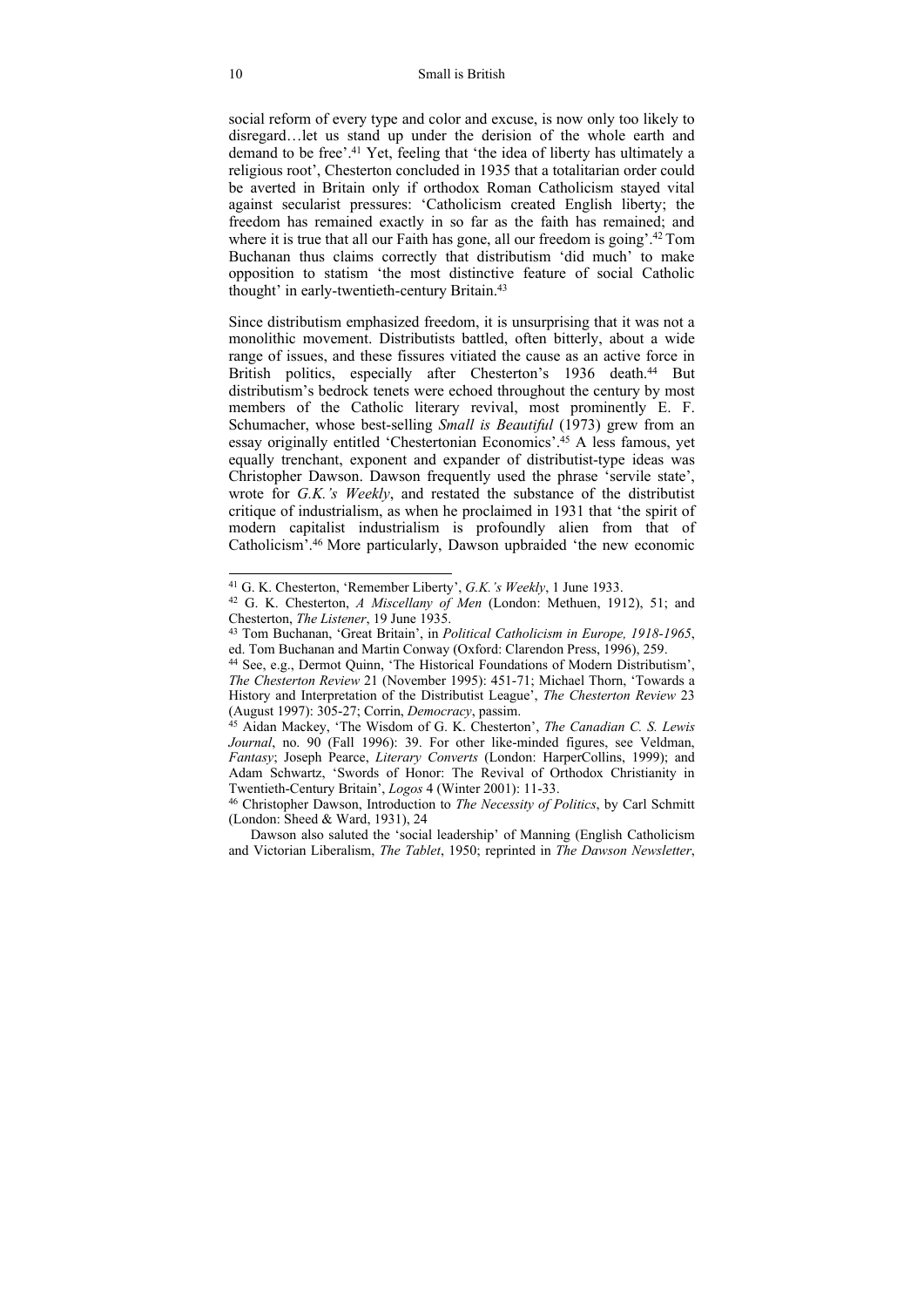order which now threatens to destroy the family.'47 He echoed Chesterton in claiming that this 'new urban-industrial civilization' focused on groupwork in mines and factories, leading to 'the disintegration of the family into a number of independent wage earners and the degeneration of the home into a workers' dormitory'.<sup>48</sup> Dawson lamented that under these conditions the family 'ceases to be the bearer of social traditions and the tradition of culture is also lost or degraded',<sup>49</sup> a development he deemed 'the most important' social change wrought by industrialism.50 Dawson also seconded Chesterton's suspicion of the socialist remedy for industrial ills, regarding it instead as a variant strain of the same materialist malady: 'socialism and industrial capitalism both share the same economic fallacy and the same urbanist and mechanical ideals: both alike lead to the disintegration of the social organism'.<sup>51</sup> He thus prescribed 'an extension of the rights of property to every citizen', which he found 'inconsistent with the individualistic society in which a small number of very rich men control the lives of the great masses of their fellow citizens; but it is also inconsistent with the communist society in which the economic life of the individual is even more completely controlled by the machinery of an allpowerful state'.52

Dawson further aped Belloc and Chesterton in foreseeing totalitarianism, but he analyzed it more acutely and thoroughly than any of his Christian predecessors or peers did. Dawson maintained that, unlike past dictatorships, totalitarianism demanded power not only over men's behaviour but over their thoughts and feelings as well. He thus deduced that this new type of tyranny had only become possible with the modern advent of methods for measuring and controlling public opinion and of psychological procedures for mass-conditioning the emotions. He concluded that this marriage of psychological discoveries and invasive technology allowed regimes the hitherto unknown opportunity to forge a normative political teleology, and to make its presence in the polity pervasive. Dawson postulated that such efforts to create 'an artificially

Fall 1993: 8), casting him as the principal galvanizing Catholic voice on his age's public questions ('Christianity and Modern Civilization' [1958], Dawson Manuscripts, University of St. Thomas, St. Paul, MN).

<sup>47</sup> Christopher Dawson, *Christianity and Sex* (London: Sheed & Ward, 1930), 25 48 Christopher Dawson, 'The World Crisis and the English Tradition', in *Dynamics* 

<sup>&</sup>lt;sup>49</sup> Christopher Dawson, *Tradition and Inheritance* (1949; reprint, St. Paul: Wanderer Press, 1970), 8

<sup>50</sup> Dawson, *Christianity and Sex*, 7 51 Dawson, 'World Crisis',223

<sup>52</sup> Christopher Dawson, *The Modern Dilemma* (London: Sheed & Ward, 1932), 57- 58 See also Dawson, *Dynamics*, 196-99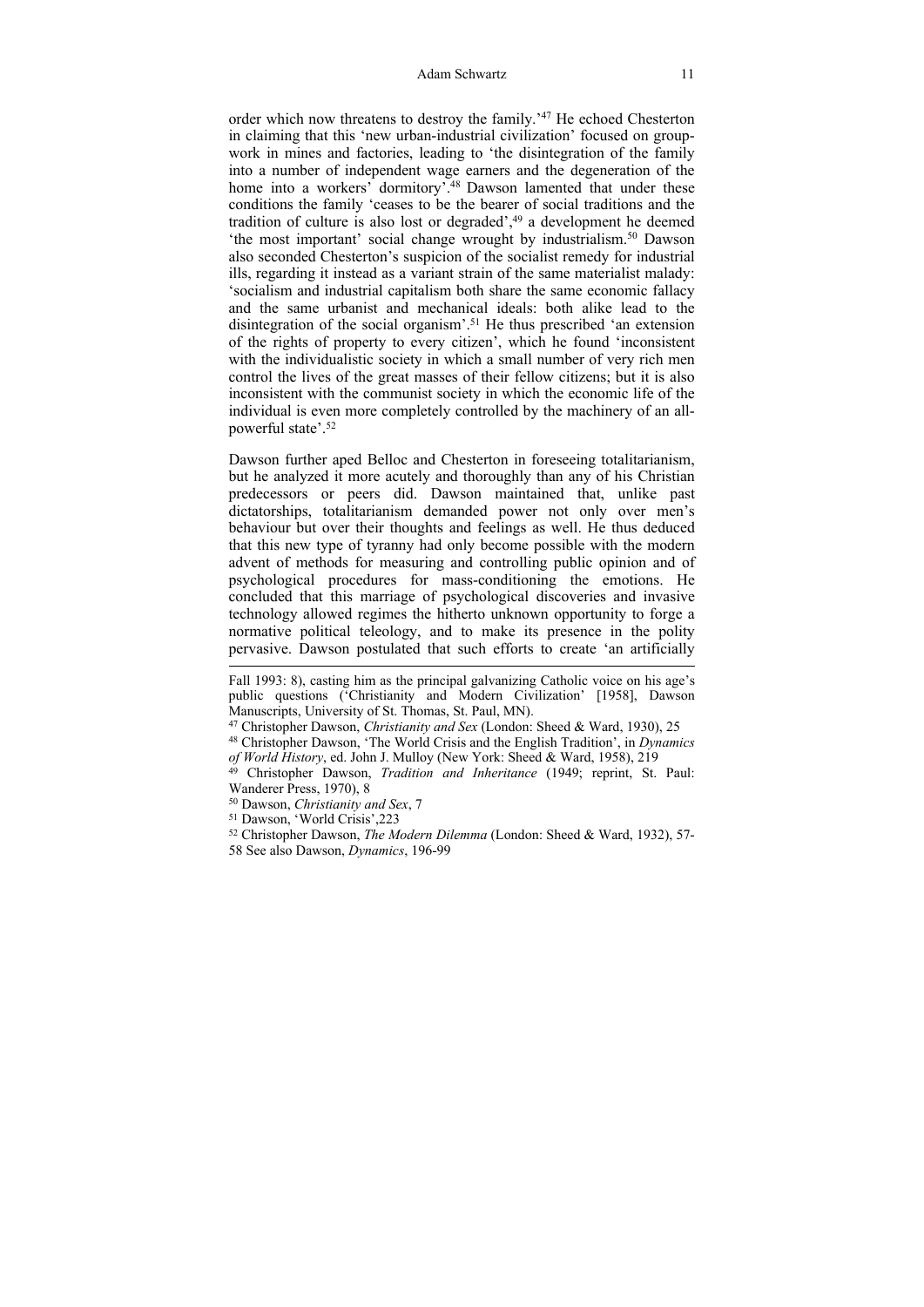conditioned collective consciousness as the sole driving force of the social organism'53 bred "a new principle of political authority.…It demands complete obedience and unlimited devotion from its members'.<sup>54</sup> He feared that this unmatched pursuit of undivided dominance over their citizens would prompt totalitarians to not merely persecute Christianity, for which there was ample precedent, but, uniquely, to attempt to extirpate it and the Western culture he thought it had built. To Dawson, then, traditional absolutism and modern totalitarianism were as dissimilar as gunpowder and the atomic bomb.55

Dawson felt that industrialism had fuelled totalitarianism's rise. For him, 'perhaps the most important factor' in facilitating the state's increased control over individuals was its enlarged economic remit, which he ascribed in part to the requirements of a 'highly organized industrial society'.<sup>56</sup> He therefore dreaded that this new despotism would exacerbate its precursor's cardinal sin, as allying industrialism's socio-economic peril to the family with growing state power would create 'one vast unit which controls the whole life of the individual citizen from the cradle to the grave'57; his age's 'chief problem' was thus the preservation of the 'minimum of social autonomy' needed for the family's survival in a collectivist culture.58 Dawson apprehended that the family's possible fate was only the gravest index of totalitarianism's threat to all such intermediate institutions, and hence to the subsidiarist veneration of the private sphere. Dawson saw that zone of personal liberty where citizens could exercise their religious and cultural rights shrinking steadily in modern polities to the point where, ubiquitously, 'social control extends to the whole of life and consciousness'.59

As Chesterton did, then, Dawson regarded totalitarianism as not just a phenomenon to be noted in the Soviet Union, Nazi Germany, and Fascist Italy; it was also a vital danger in Britain and the West. He asseverated that

<sup>53</sup> Christopher Dawson, 'Religious Liberty and the New Political Forces', *The* 

<sup>&</sup>lt;sup>54</sup> Christopher Dawson, 'Religion and the Totalitarian State', *The Criterion* 14 (October 1934): 4

<sup>55</sup> Dawson, 'Religious Liberty and the New Political Forces', 42. See also Dawson, *The Judgment of the Nations* (New York: Sheed & Ward, 1942), 10-11; 'Civilization in Crisis', *The Catholic World* 182 (January 1956): 248-49<br><sup>56</sup> Dawson, 'Religion and the Totalitarian State', 2<br><sup>57</sup> Dawson, *Christianity and Sex*, 8-9<br><sup>58</sup> Christopher Dawson, *Medieval Essays* (London: S

<sup>1941): 147</sup>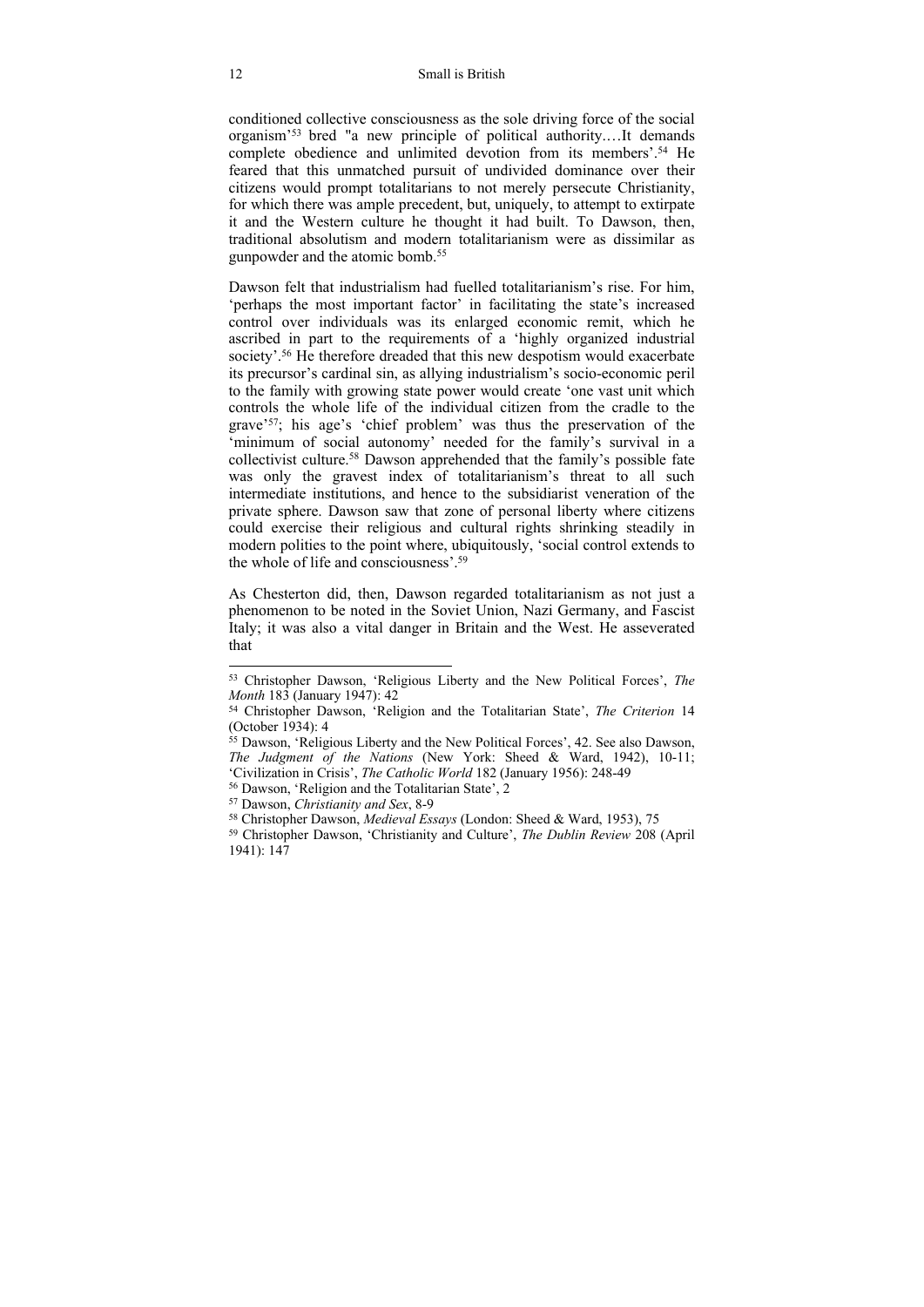### Adam Schwartz 13

all modern states are totalitarian in so far as they seek to embrace the spheres of economics and culture, as well as politics in the strict sense of the word.…They have taken on responsibility for all the different forms of communal activity which were formerly left to the individual or to independent social organizations such as the churches, and they watch over the welfare of their citizens from the cradle to the grave.<sup>60</sup>

Like Manning and the distributists, Dawson perceived that one such duty those states usurped was education. In fact, he judged the introduction of universal compulsory education the 'most important step' in fostering totalitarianism, for it enabled secular ideologues to consolidate their expropriation of the family's and the churches' customary role:<sup>61</sup> with univocal state control of schooling, 'the power which the State has thus obtained over the mind of the community must inevitably bring about the triumph of a totalitarian order'.62 Dawson's warnings about education reflected his broader disquiet with the modern state's assumption of responsibility for its citizens' well-being, one that spurred him to intensify Belloc's and Chesterton's alarm about the welfare state and thereby made him a forceful dissenter from the postwar British 'consensus' in favour of it.63 In contrast, he asserted in 1947, only a regime rooted in Catholic social teaching could avoid the extremes of liberalism and totalitarianism. Unlike laissez-faire capitalists, he enounced, Catholics permit state intervention to protect workers' rights and to secure a well-balanced order of trade and industry; but unlike statists, they consider the rights of the government limited by countervailing individual, family, civic, and religious rights.64

Dawson voiced a practical vision of these Catholic convictions in his advocacy of Christian corporatism. He referred to the 'all-pervading pressure of a collectivist civilization' in his epoch that had arisen from the

<sup>60</sup> Christopher Dawson, *The Historic Reality of Christian Culture* (New York: Harper & Row, 1960), 40<br><sup>61</sup> Dawson, 'Religion and the Totalitarian State', 2

<sup>&</sup>lt;sup>62</sup> Christopher Dawson, *Beyond Politics* (New York: Sheed & Ward, 1939), 28<br><sup>63</sup> See, e.g., Dawson, 'Religious Liberty and the New Political Forces', 44; 'The Outlook for Christian Culture Today', *Cross-Currents* 5 (Spring 1955): 132; 'Education and Christian Culture', *The Commonweal* 59 (4 December 1953): 220; *America and the Secularization of Modern Culture* (Houston: U of St. Thomas, 1960), 12-13; Dawson to John J. Mulloy, 30-31 December 1956; reprinted in *The Dawson Newsletter* 11 (Spring 1993): 15. Peter Coman's research suggests that such Catholics were a minority even among their co-religionists, as a majority of British Catholics seems to have given the welfare state qualified approval (Catholics and the Welfare State [London: Longman, 1977], 62-69).

<sup>&</sup>lt;sup>64</sup> Dawson to the *Glasgow Observer*, 8 August 1947, Dawson Correspondence, University of St. Thomas, St. Paul, MN.